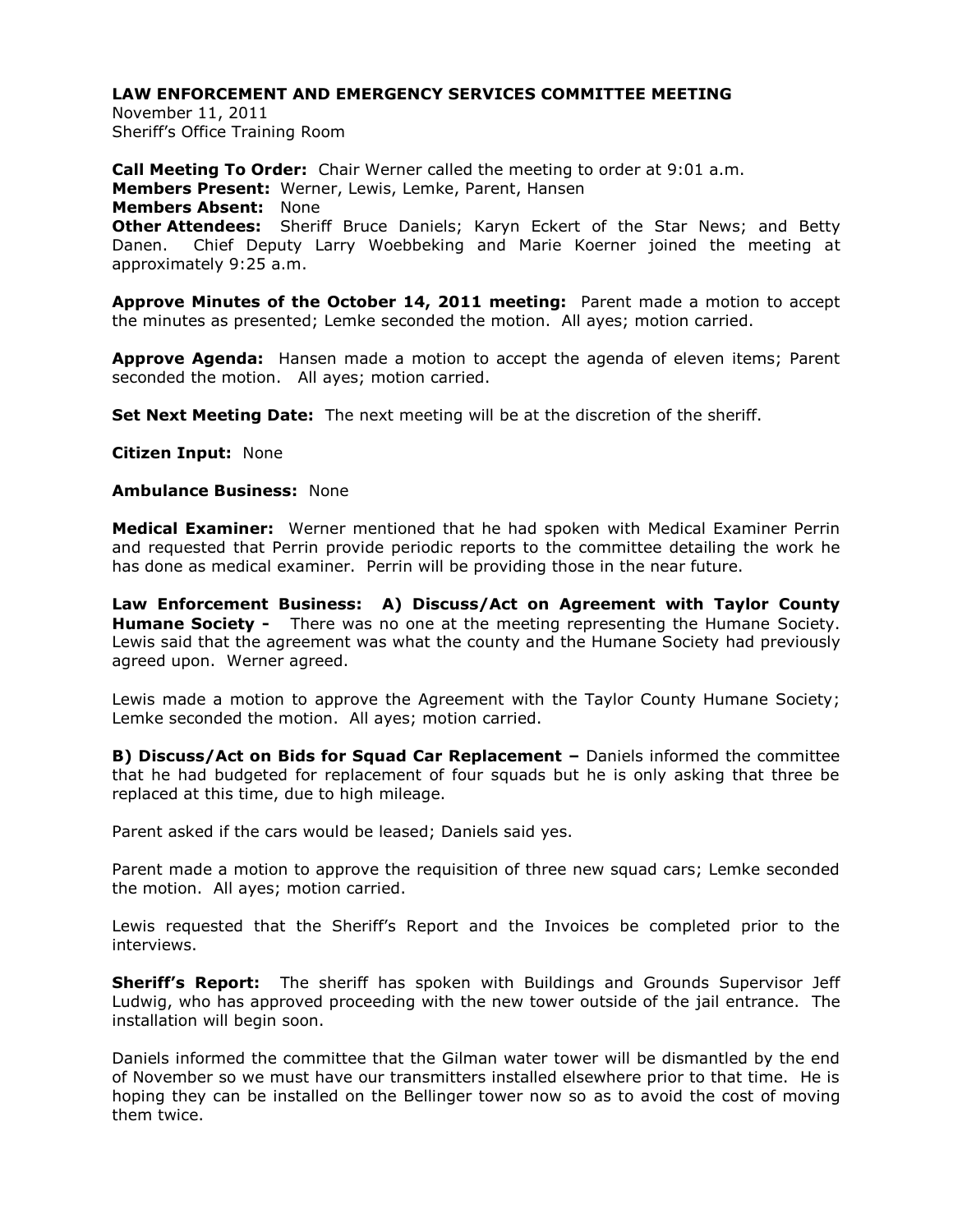Daniels mentioned that there was a lot of equipment on the NTC tower that is no longer being used. He said the weight load has been reached and it cannot support more equipment. Lemke asked who owned the equipment as it could have a scrap value for copper and other metals. Daniels said that the Sheriff's Office does. Werner questioned whether the cost of removing the equipment from the tower would be less than what we would receive for the metals. Lemke thought the removal cost would be less.

The software demonstrations are done but no decision has been made on which one to purchase. Daniels is still discussing price with the companies.

Parent asked the sheriff if he has contacted Price County recently about boarding inmates in our jail as he heard that Price County has inmates sleeping on the floor. The sheriff replied that he has not.

Daniels informed the committee that he is going to ask the men they are interviewing for the deputy sheriff position today if they would also be interested in a part time job as he is thinking about possibly hiring a part time person to cut down on the overtime that is accruing. He is still exploring this possibility.

**Review and Approve Invoices:** After review, Parent made a motion to approve the invoices from October, 2011; Lewis seconded the Motion. All ayes. Motion carried.

**Closed Session -** Motion by Lewis and second by Lemke at 9:27 a.m. to go into closed session pursuant to Wis. Stat.  $19.85(1)(c)$  for approximately 1.75 hours for the purpose of conducting oral interviews of applicants for the deputy sheriff position. All ayes; motion carried.

Motion by Parent at 10:55 a.m. to return to open session pursuant to Wis. Stat. 19.83 to take any necessary action on issues discussed in closed session; Hansen seconded. Roll call vote taken: Parent, aye; Hansen, aye; Lewis, aye; Lemke, aye; Werner, aye.

Motion made by Lewis to certify the list of applicants; seconded by Parent. All ayes; motion carried.

**Adjournment:** With no further business, Lemke made a motion to adjourn; Lewis seconded. All Ayes. Motion carried. The meeting was adjourned at 11:05 a.m.

Respectfully Submitted,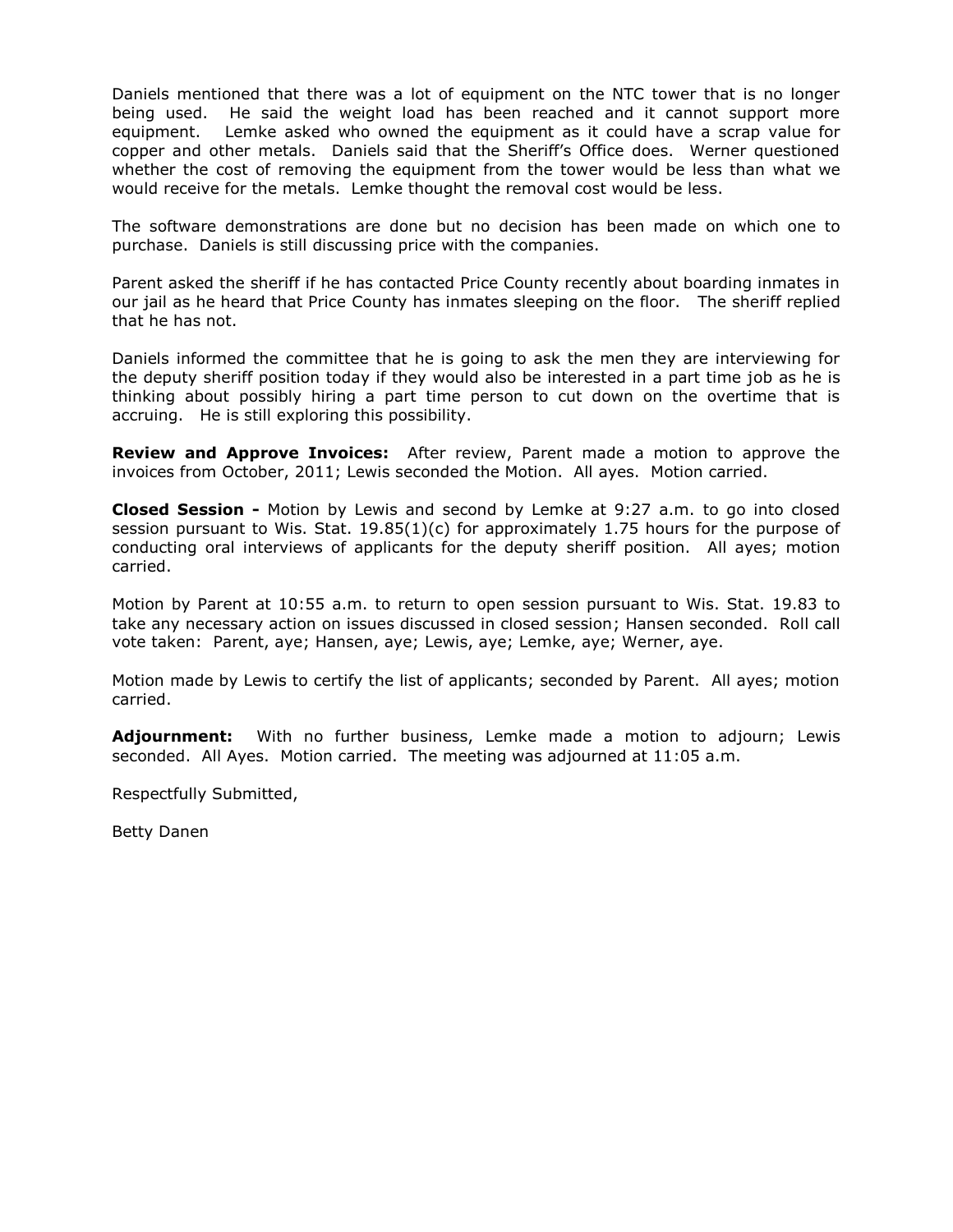October 14, 2011 Sheriff's Office Training Room

**Call Meeting To Order:** Chair Werner called the meeting to order at 9:01 a.m. **Members Present:** Werner, Lewis, Lemke, Parent, Hansen **Members Absent:** None **Other Attendees:** Sheriff Bruce Daniels; Karyn Eckert of the Star News; Medical Examiner Scott Perrin; and Betty Danen.

**Approve Minutes of the September 2, 2011 meeting:** Parent made a motion to accept the minutes as presented; Lemke seconded the motion. All ayes; motion carried.

**Approve Agenda:** Hansen made a motion to accept the agenda of eleven items; Lewis seconded the motion. All ayes; motion carried.

**Set Next Meeting Date:** The next meeting will be Friday, November 11, 2011 at 9:00 a.m.

**Citizen Input:** None

### **Ambulance Business:** None

**Medical Examiner: A) Discuss/Act on Resolution Appointing Medical Examiner for Taylor County** – Lemke asked why the committee does not receive a monthly or quarterly report from the medical examiner so they know what he is doing. Lewis said that this committee is supposed to be supervising the medical examiner yet the committee doesn't see any reports. The sheriff said that we could put this on the next month's agenda.

At this point, Perrin arrived at the meeting. He explained the functions of the medical examiner and updated the committee on the work that he has done. Perrin has four deputy medical examiners – Chris Nelson, Caroline Neumueller, Karen Chaplinski, and Charlie Miller – that he oversees. Perrin does file monthly reports; however, as no one has asked him for them in recent years, he has not provided them to the committee. He will do so in the future.

Lewis made a motion to approve the Resolution Appointing Medical Examiner for Taylor County; Parent seconded the motion. All ayes; motion carried.

Perrin left the meeting.

**Law Enforcement Business: A) Discuss/Act on Filling Vacant Jailer/Dispatcher Position** – The jail has two new vacancies. The sheriff reminded the committee that when the last full time position vacancy was not filled he had informed the committee that the jail staff could not be reduced any lower. These two positions must be filled.

Lewis made a motion to fill the two jailer/dispatcher vacant positions; Lemke seconded the motion. All ayes; motion carried.

**Sheriff's Report:** Saturday, October 15, 2011 and Monday, October 17, 2011, the department will be testing applicants for the vacant deputy sheriff position. Twelve people are scheduled to take the exam. Parent asked if any of the applicants being tested were local. Daniels said there are two from Athens, two from Marshfield, and one from Medford. Werner asked what the qualifications were. Daniels said that they must have 60 college credits and must be certifiable with the State.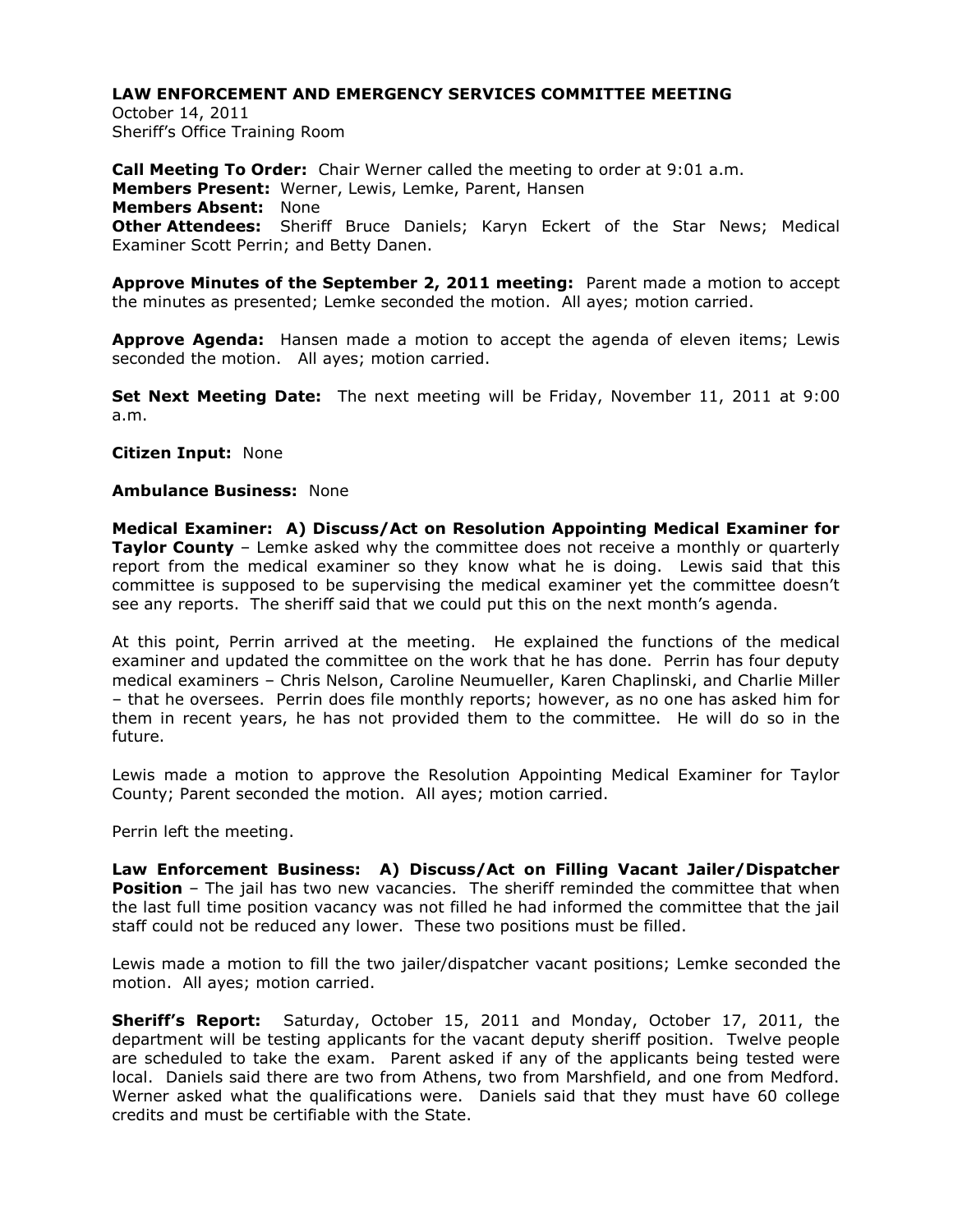The cost of clean-up for the methamphetamine lab in the township of Taft was approximately \$2,500.00. The department did send an application to the EPA for reimbursement but Daniels is not expecting to be reimbursed.

Three people were arrested in the marijuana manufacturing incident earlier this week. Daniels said that our narcotics officer, Detective Aemus Balsis, has been doing an outstanding job.

The communications upgrade is moving ahead quickly. A new telephone system will be part of the update as the system we currently have is no longer supported and broken equipment cannot be replaced. A new system under consideration would be able to broadcast a warning throughout the entire courthouse if there was an emergency. Lewis questioned if the telephone system replacement would be a job for IT or maintenance. He said if maintenance is asked to install the new system, they would need to let other work slide. He thought perhaps a contractor should be hired with one maintenance person to assist them for entry into the buildings/rooms.

Daniels said that a new 140' tower will need to be built at the site of the one currently outside the door by dispatch. There was some discussion over which committee would approve this improvement as maintenance would probably assist but this committee has no authority over maintenance. It was decided to put an item on the agenda for next month regarding approval of working with the Buildings and Grounds Committee on this project.

Daniels informed the committee that some of the buildings holding the electrical components for the existing towers were in bad shape. New self-contained units will be purchased to replace them.

As for the 9-1-1 upgrade, Daniels is still waiting for estimates.

The department has viewed software demonstrations from four different vendors. No decision has been made at this time.

The VINE system, which is a victim notification system in the jail, is ready to go. VINE lets a victim know when a suspect has been released from custody or has other activity within the case.

Werner mentioned that the Gad cheese factory is now sitting empty; it has been considered as a possible site for evidence storage. Daniels said that we could take a look at it; however, he has concerns because it is located in another county. Lewis indicated that there was a building in Gilman that he thought may work but the Gilman Cheese Factory has now rented it through 2013. Daniels advised the committee he has been considering suggesting a new storage facility be constructed within the confines of the current upgrades dealing with communications.

Daniels told the committee that Emergency Management Director Craig Amundson has been doing an excellent job, even with his very large work load. Amundson is very knowledgeable regarding software. Lewis said that when he speaks with people about the job Amundson is doing, everything he hears is complimentary.

**Review and Approve Invoices:** After review, Parent made a motion to approve the invoices from September, 2011; Lewis seconded the Motion. All ayes. Motion carried.

**Adjournment:** With no further business, Parent made a motion to adjourn; Lewis seconded. All Ayes. Motion carried. The meeting was adjourned at 9:57 a.m.

Respectfully Submitted,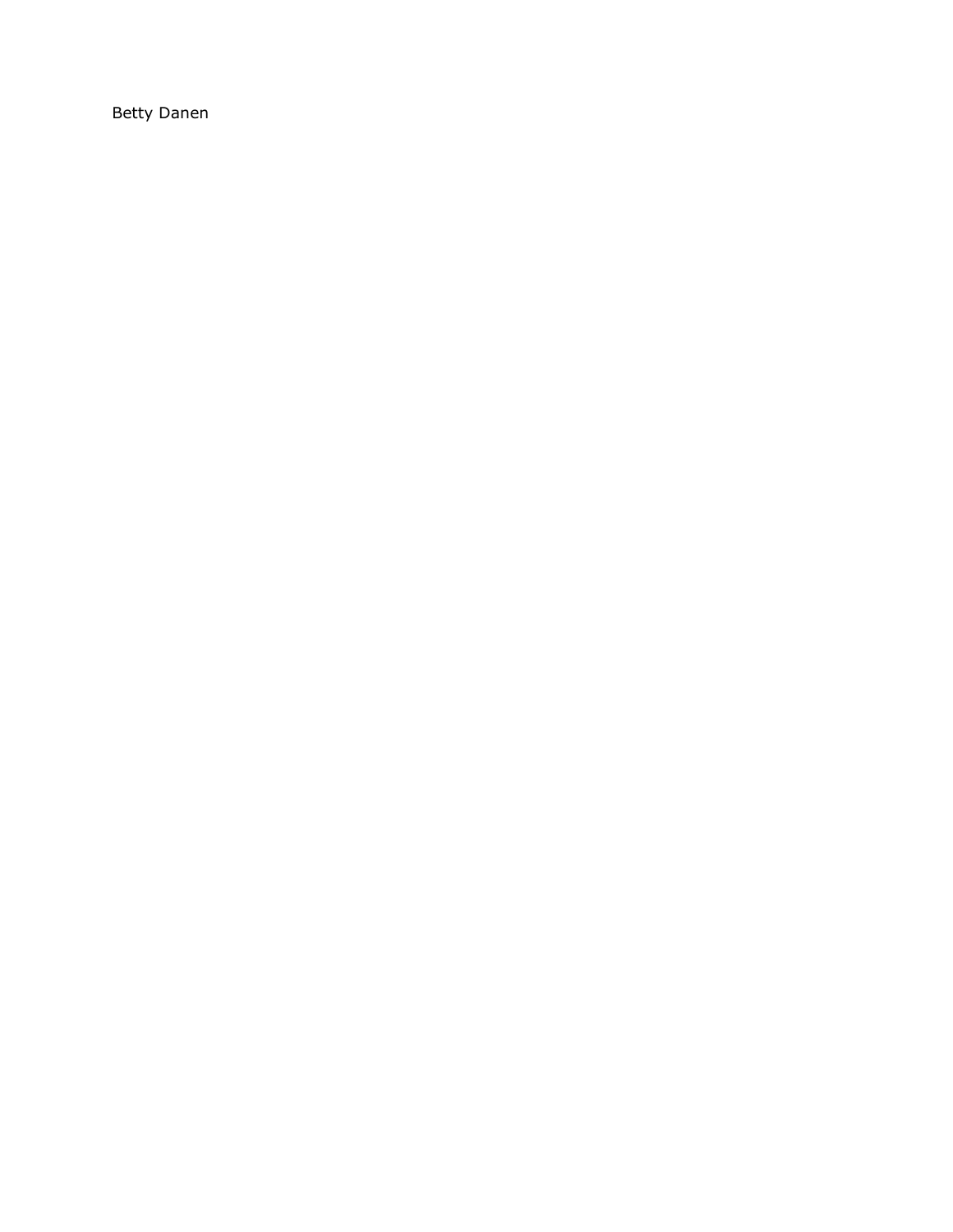September 2, 2011 Sheriff's Office Training Room

**Call Meeting To Order:** Chair Werner called the meeting to order at 9:00 a.m. **Members Present:** Werner, Lewis, Lemke, Parent, Hansen **Members Absent:** None **Other Attendees:** Sheriff Bruce Daniels; Karyn Eckert of the Star News; Chris Gengler of Taylor County Ambulance Stationed at Memorial Health Center; Melissa Thums, Director of Finance at Memorial Health Center; Kaaron Keene, Director of Nursing at Memorial Health Center; County Clerk Bruce Strama; Larry Brandl; Nick Synol; and Betty Danen.

**Approve Minutes of the August 12, 2011 meeting:** Hansen made a motion to accept the minutes as presented; Parent seconded the motion. All ayes; motion carried.

**Approve Agenda:** Hansen made a motion to accept the agenda of eleven items; Lemke seconded the motion. All ayes; motion carried.

**Set Next Meeting Date:** The next meeting will be at the discretion of the sheriff.

### **Citizen Input:** None

**Ambulance Business: Discuss/Act on Purchase of Used Defibrillator** – The hospital has the opportunity to purchase a used, three month old Zoll defibrillator for \$13,250.00. The cost new is \$20,700.00. There would be a six month warranty and a one year maintenance agreement.

Lewis asked where the money would come from. Brandl explained that the county would purchase the defibrillator up front and then the money would come back to the county through depreciation.

Bruce Strama asked if it would have any effect on the budget; Brandl said no.

Keene said that the defibrillator would be depreciated over seven to ten years so the actual yearly cost would be quite low.

Parent said if the defibrillator saved one life it would be worth the cost. He then made a motion to approve the purchase of the used defibrillator. Lewis seconded the motion. All ayes. Motion carried.

**Discuss/Act on Ambulance Budget** – Melissa Thums, Director of Finance for Memorial Health Center, presented the Ambulance Budget for the calendar year of 2012.

Melissa pointed out the expected increase in revenue for service calls and mileage, which she attributed to an expected increase in 9-1-1 ambulance calls. Having IV techs on the ambulances has increased revenue more than anticipated. Melissa said that the patient must actually require the higher level of care or they cannot bill at the higher advanced level, even if an IV tech is on board.

The revenue from Medevac intercepts will be down. Our IV techs are now able to perform many of the procedures that the Medevac paramedics were performing so we are not requiring their services as often.

Parent questioned why the expense for supplies is expected to increase. Gengler indicated that the expense increase is due to medications, IV lines, and other items that the IV techs use. Thums said that they are using a higher volume of supplies with the IV techs.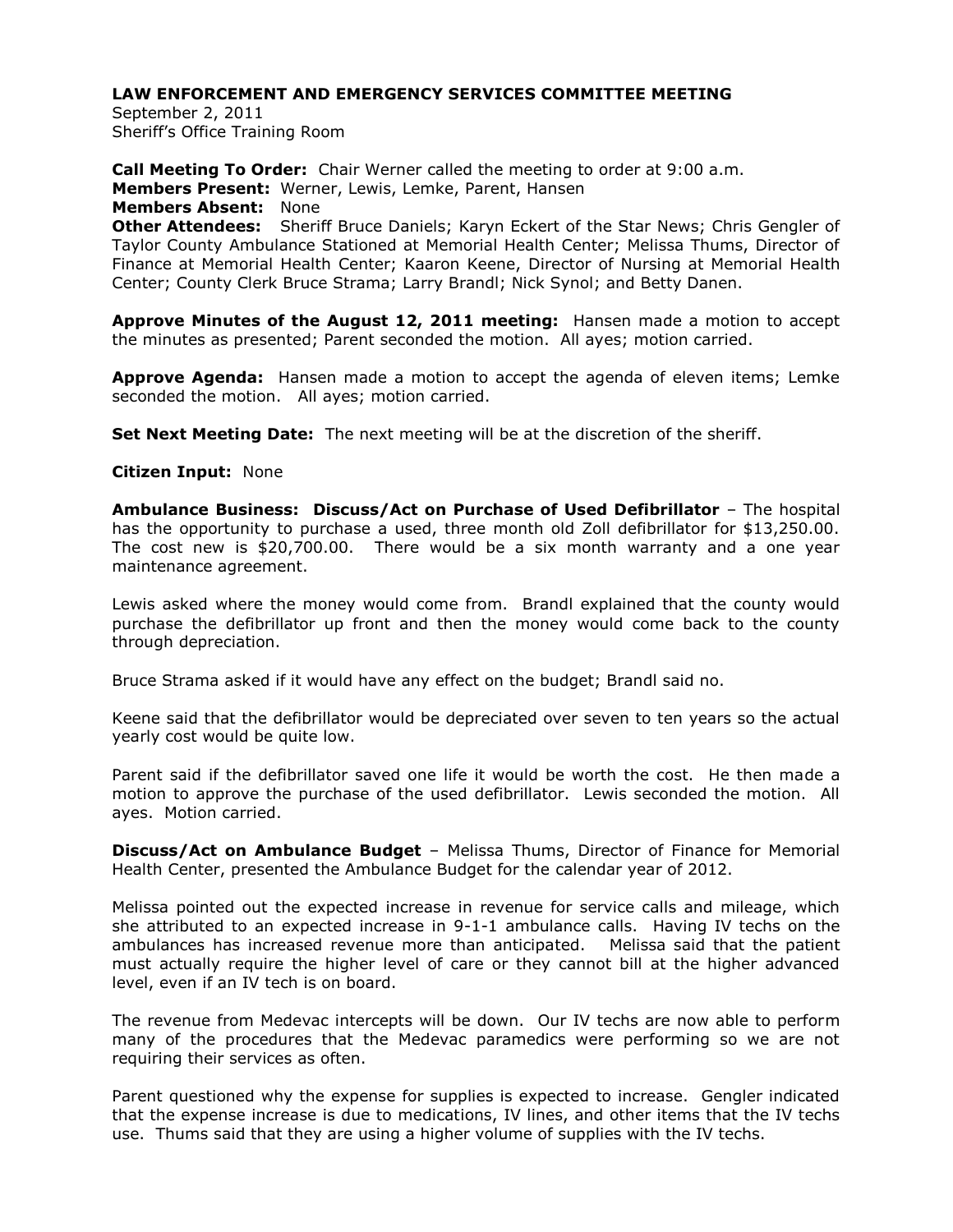Overall, the budgeted revenue will increase by \$73,527 from 2011. The expenses are anticipated to decrease by \$8,949.00.

Parent made a motion to approve the ambulance budget for 2012; Lewis seconded the motion. All ayes. Motion carried.

Thums, Keene, Gengler, and Brandl left the meeting.

#### **Medical Examiner:** None

**Law Enforcement Business: A) Discuss/Act on Ordinance to Amend Section 54.11(3), Dog License Required, Animal Control Regulations** – Lewis told the committee that there was a change in the wording of the ordinance and also a change in the fees that will be charged to license dogs. Strama said that the increase in fees will mean a \$5,700.00 increase in revenue for the county.

Lewis made a motion to approve the ordinance and to send it on to the County Board; Hansen seconded the motion. All ayes. Motion carried.

**B) Discuss/Act on Filling Vacant Deputy Sheriff Position** – Daniels informed the committee that a deputy has resigned. He said that the department cannot absorb another vacancy without filling the position.

Lewis asked how many road officers there are now; Synol said there are 9, 10 if they fill the vacancy.

Lemke made a motion to approve filling the deputy sheriff position; Parent seconded the motion. All ayes. Motion carried.

Oral interviews will be set for the next LEES meeting.

Synol and Strama left the meeting.

**Sheriff's Report:** Daniels informed the committee that due to a change in the State Statutes the department can now recoup the money for OWI blood draws as restitution.

Daniels informed the committee that Judy Dehne will be coming back to work in the jail part-time. He said that \$2,900.00 was paid out in overtime last week alone. Dehne is already trained, will be at the starting rate, and will receive no benefits. The current labor agreement still needs to be followed in respect to time allocations.

The department has access to a sworn, certified officer who is available to work part-time as needed. Daniels is hoping to make use of his services to do transports or to assist other deputies as needed. He cannot be used in a squad by himself as he does not have the necessary training.

Daniels mentioned the methamphetamine lab that was discovered in the township of Taft. This information was obtained through the hard work of one of our detectives. A hazardous waste team out of Minneapolis had to be called in to clean up the site. No bill has been received yet but Daniels expects it to be around \$3,000.00.

Parent asked if the methamphetamine lab that was in the mobile home in the City of Medford has been destroyed. Daniels said he knows that it is gone but believes they were able to clean up the home and it was sold.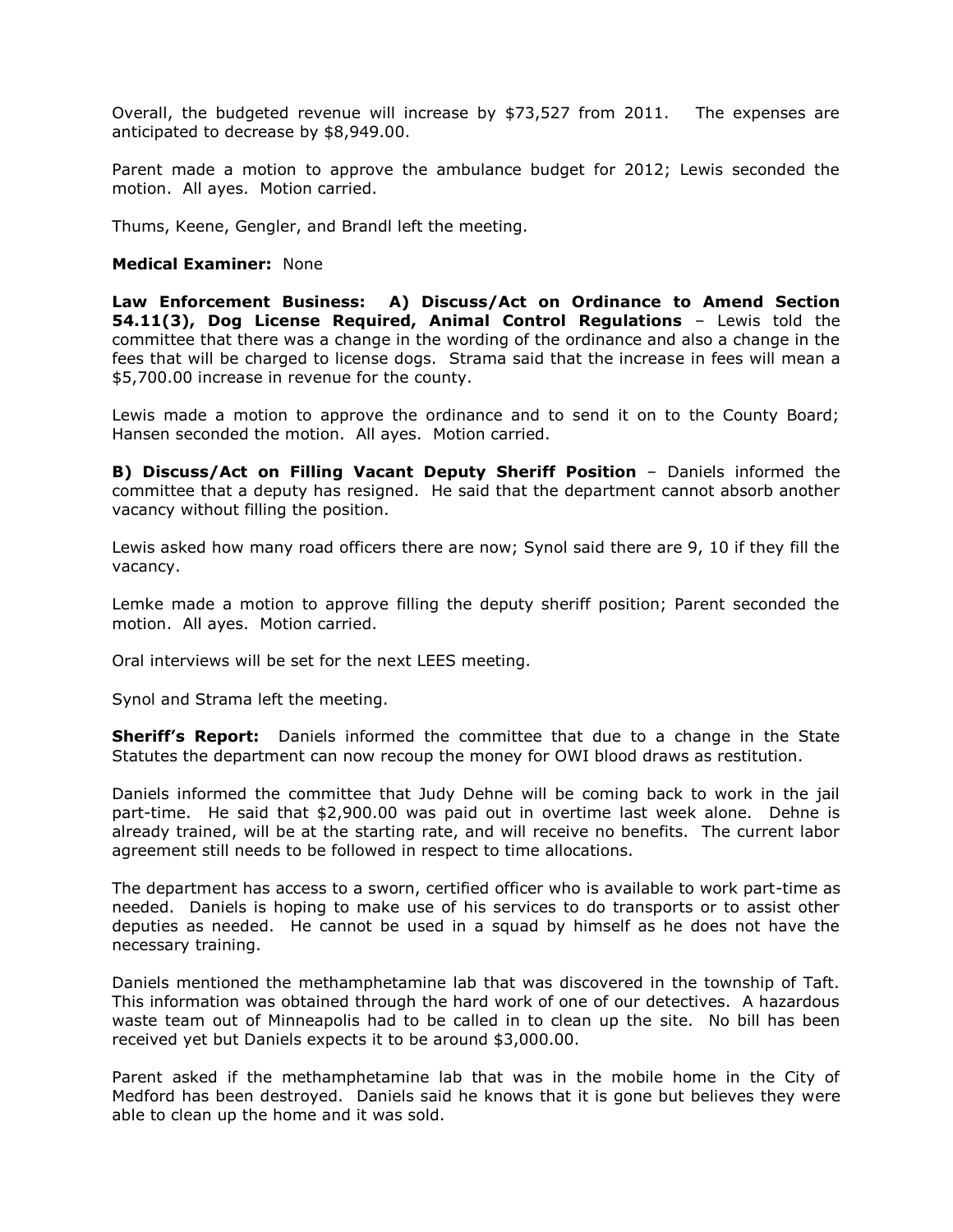Daniels told the committee that Deputy Liza Barth was given the Sunshine Award, which is offered through WEAU-TV in Eau Claire. Barth received the award as a result of her work on a case with lost rafters on the Jump River.

Parent asked if Nestle has their own Hazmat team. Daniels believes that they do.

Daniels mentioned how bottles from the one bottle meth lab method have been found along highways. When people pick them up, they explode and cause burns. Lemke said that information like that should be made known to the public, especially those who help with highway clean-ups so they know not to pick up anything suspicious. Daniels said that he has brochures on the way and he will get them to Lemke when they arrive.

Werner said that at a highway meeting he attended people from DEA were there to talk about these hazardous wastes in the ditches. Highway personnel were instructed not to touch anything that is in the ditches.

**Review and Approve Invoices:** After review, Lewis made a motion to approve the invoices from July and August, 2011; Parent seconded the Motion. All ayes. Motion carried.

**Adjournment:** With no further business, Parent made a motion to adjourn; Lewis seconded. All Ayes. Motion carried. The meeting was adjourned at 9:38 a.m.

Respectfully Submitted,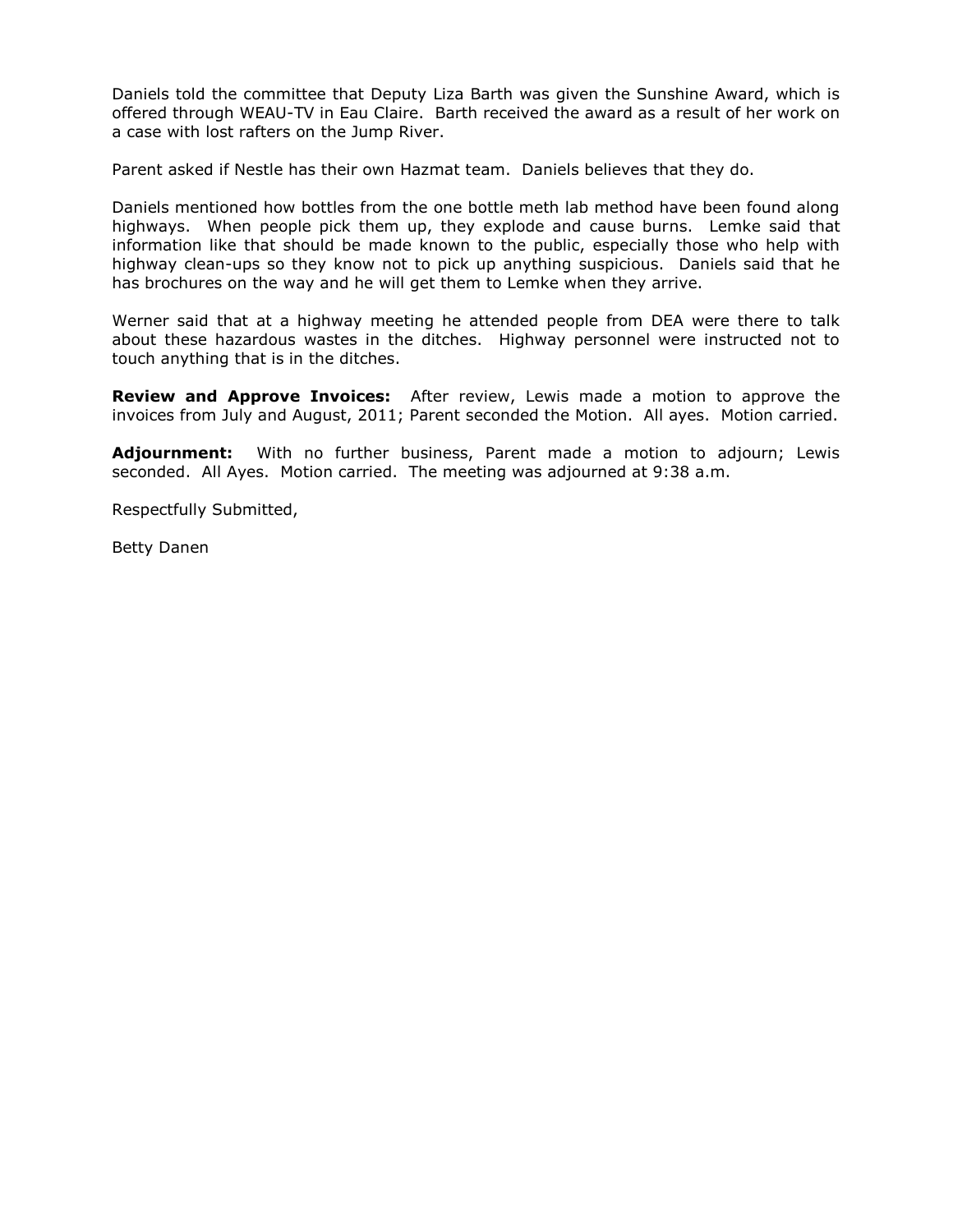August 12, 2011 Third Floor Meeting Room

**Call Meeting To Order:** Chair Werner called the meeting to order at 10:00 a.m. **Members Present:** Werner, Lewis, Lemke, Parent **Members Absent:** Hansen **Other Attendees:** Sheriff Bruce Daniels; Karyn Eckert of the Star News; Paula Liske of K99 radio; Jane Darnell, President, and Melinda Brahmer, Treasurer, Taylor County Humane Society; County Clerk Bruce Strama; Judy Dehne; and Betty Danen.

**Approve Minutes of the July 15, 2011 meeting:** Lewis made a motion to accept the minutes as presented; Lemke seconded the motion. All ayes; motion carried.

**Approve Agenda:** Lemke made a motion to accept the agenda of eleven items; Parent seconded the motion. All ayes; motion carried.

**Set Next Meeting Date:** The next meeting will be September 2, 2011 at 9:00 a.m.

**Citizen Input:** None

**Ambulance Business:** None

**Medical Examiner:** None

**Law Enforcement Business: A) Discuss/Act on Commendation to Judy Dehne for Years of Service to Taylor County** – Werner presented a plaque to Dehne and wished her well in her future endeavors.

**B) Discuss/Act on Taylor County Contract with Taylor County Humane Society Related to Funding Services Related to Cats and C) Discuss/Act on Taylor County Humane Society Annual Report –** Bruce Strama questioned if the county is willing to pay for cats beyond the first seven days. Lewis said that the Finance Committee is questioning why the county is paying for the care of cats when it is not required by statute. Daniels confirmed that the county is not required to pick up stray cats, only dogs. Brahmer said that the Humane Society was asked to pick up stray cats by the county.

Strama said the cost of picking up and housing the dogs is being paid for by the dog license fees, which is not being collected for cats. Strama suggested a lower monthly payment to the Humane Society; Darnell said it was okay to discuss this.

Darnell presented the Taylor County Humane Society Annual Report. The Humane Society understands the need for county budget cuts and they expect that to carry over into their organization. They ask that the county consider monetary and non-monetary consequences when making a decision on contract modifications. They also ask that the county consider all the laws pertaining to animal welfare and their focus on human health, safety, and welfare. Basic overhead for the first half of this year exceeded the contract reimbursement. There were sufficient donations to cover the costs.

Brahmer presented the treasurer's report for January through June, 2011. Total revenue (including \$18,000 from the county) was \$37,688.63. Total expenses were \$27,586.34. A portion of the excess money goes into their building fund.

Lewis proposed raising the dog license fees from \$3.00 (spayed or neutered animal) and \$8.00 (not spayed or neutered) to \$5.00 and \$10.00 respectively. The increase would be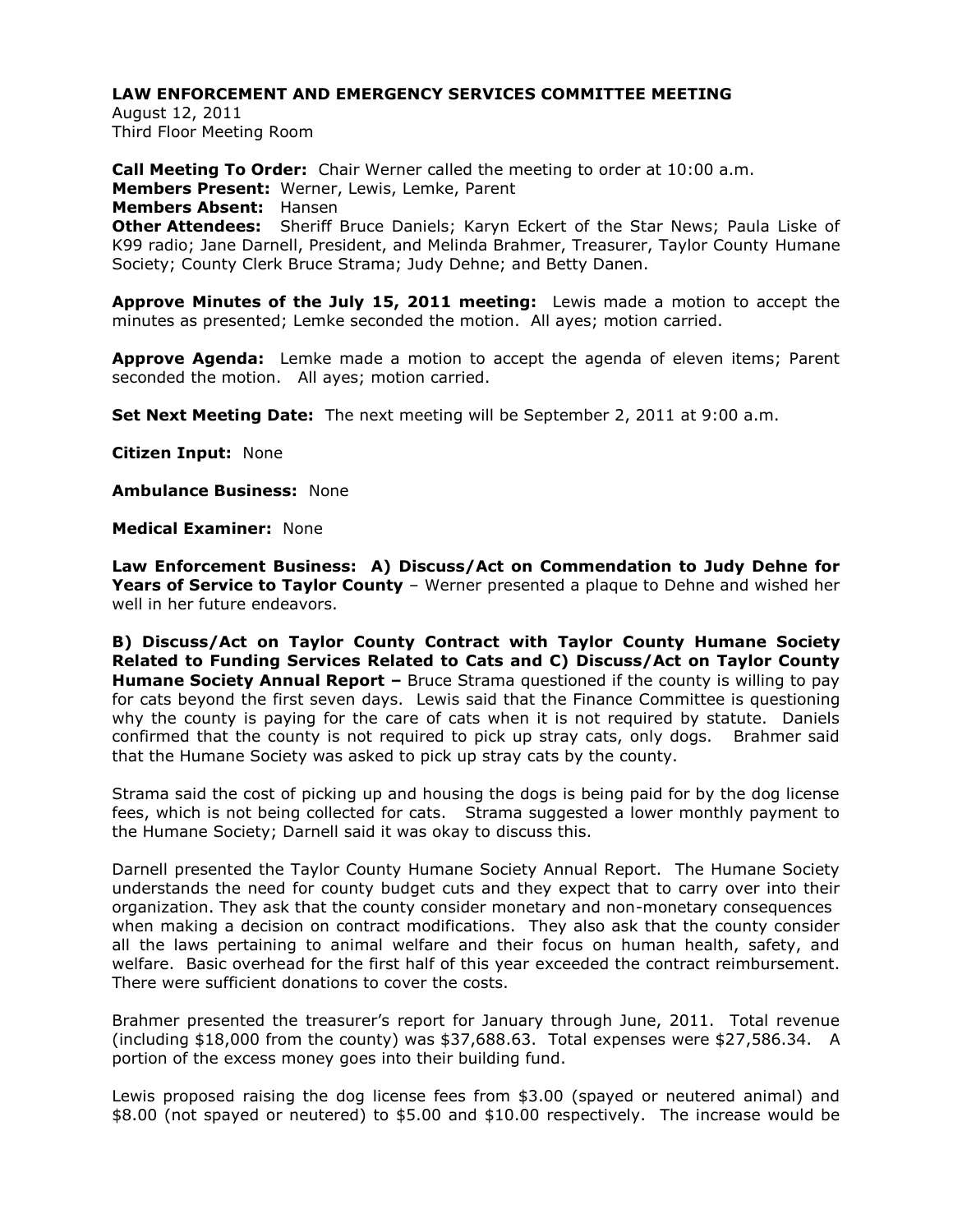kept by the county as a way to cover costs. The revenue from dog licenses in 2010 was \$13,853.55. Lemke said he had a problem with raising the license fees on dogs.

Darnell said it is in the State Statutes that counties over a certain population can license cats. Otherwise, cities can do the licensing, including the City of Medford.

Werner suggested cutting the amount paid to the Humane Society for cats but cut gradually instead of all at once. Brandl said that the county can't tell the Society not to take care of cats but we don't need to pay for it. Finance is going to be looking for places to cut.

Darnell said that the county ordinance says they are to take care of stray dogs and cats. Daniels said that applies to nuisance animals only. Lewis said he would like to eliminate the wording that the county must take care of stray cats.

Strama said the current dog license fees do not cover expenses. He said 2012 is going to be a tough year and if the county can save money, it should do it. Taylor County's dog license fees are low compared to other counties in the state.

Brahmer mentioned that the county may need to find somewhere else to house cats that are under quarantine if funding is cut. Darnell said that the veterinary clinics will not take quarantines.

Parent asked how long the Humane Society keeps cats and asked if they were euthanized if they are not adopted. Darnell said that euthanizing the animals is against the Humane Society bylaws and they will not participate with the county if they are required to do so.

Werner said that the county pays for seven days of care and then the responsibility falls on the Humane Society.

Darnell mentioned that there could be a human health hazard if the number of strays is allowed to build up.

Lewis would like the wording in the county ordinance changed from "domestic animals" to "dogs."

Strama said he needs to know what is in the contract with the Humane Society so he can do the budget. Daniels said that the contract must contain language in reference to quarantines.

Strama suggested cutting funding to the Humane Society by the minimum amount that all other departments are being required to make. Lewis suggested raising the dog license fees and not making cuts. Werner suggested a 2% cut. Strama said that would be \$100.00 per month and asked Darnell if they could deal with that. Darnell said they could take a 5% cut and the county wouldn't need to raise dog license fees.

Strama said there would need to be an ordinance change to change the dog license fees. He suggested raising the dog license fees and also cutting the amount given to the Humane Society to \$2,900 per month.

Lewis made a motion to raise the dog license fees \$2.00 per dog to \$5.00 for spayed and neutered and \$10.00 for non-spayed/non-neutered and to lower the monthly payment to the Taylor County Humane Society to \$2,900.00; Parent seconded the motion. All ayes. Motion carried.

Strama will work on the contract.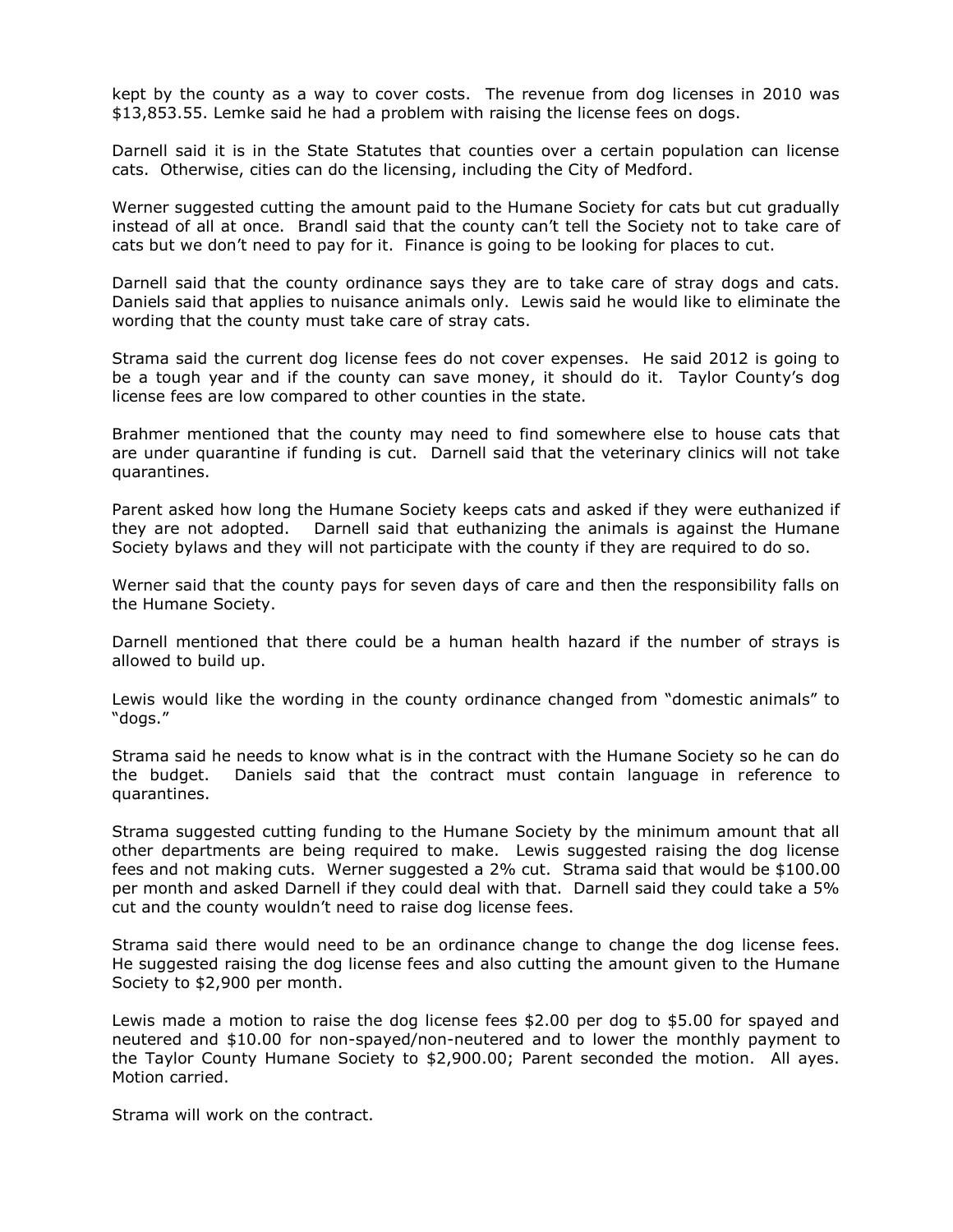Darnell and Brahmer left the meeting.

**D) Discuss/Act on Updating Taylor County Ordinance Related to Truancy –** Sheriff Daniels had received a letter from the Medford School District Administrator indicating that the county and city truancy ordinances were not consistent with the school district's policy. Daniels distributed a copy of the Taylor County Code regarding truancy. Language changes suggested are to eliminate Section  $1(b)(1)$  which states "Part or all of 5 or more days out of 10 consecutive days on which school is held during a school semester." And to change Section 1(b)(2) to read "Part or all of 5 or more days . . ." instead of 10 or more days.

Lewis made a motion to approve the ordinance changes; Lemke seconded the motion. All ayes. Motion carried.

**E) Discuss/Act on Sale of Department Handguns –** Daniels distributed a "Memorandum of Understanding" regarding personal duty firearms. The memo states that newly hired deputies will be required to purchase their own personal duty firearms, which shall comply with the Department established policy and standards. Any county owned duty firearm could be sold, with the deputies having first right to purchase the firearm for the price of \$175.00.

If a weapon is damaged in the line of duty, the department would replace it. Lewis questioned the amount that would be spent to replace the firearm, as the cost of weapons varies greatly. Daniels said the current agreement states which calibers the officer may purchase.

Lemke mentioned that some guns may cost more than others, for instance if the officer is left handed his firearm will cost more. Lemke said the officers' firearms are their "insurance policy" and their lives depend upon the weapons. Lewis said a reasonable price should be set as there should be some control over the cost.

Daniels indicated that he must approve each firearm purchase. The officers are restricted to three calibers and the sheriff must approve whatever handgun can be carried before it is carried for duty.

Lewis said he is okay with the \$175.00 purchase price for the old firearms. He would like wording put into the Memo of Understanding that the sheriff must approve the firearm purchases.

Lemke made a motion to approve the Memo of Understanding with the addendum that the sheriff approve each purchase; Lewis seconded the motion. All ayes. Motion carried.

Bruce Strama left the meeting.

**F) Discuss/Act on Taylor County Sheriff's Office 2012 Proposed Budget –** Daniels presented the proposed budget to the committee. He said that he was very aggressive with cuts, going beyond what the county is asking.

Significant cuts were made, particularly in regard to service agreements. Daniels advised the committee they needed to be aware that those expenses were not necessary in 2012 due to the communications upgrade project and warranties involved but that some of those expenses will need to be budgeted for in 2013.

Daniels also advised that allocations for jail salaries are projected to be less in 2012 than they were in 2010. He indicated that due to economic conditions a recent vacancy has not been filled. He cautioned that should any further vacancies occur in the jail, they will either need to be filled or significant overtime expenses will occur. He reported the jail sergeants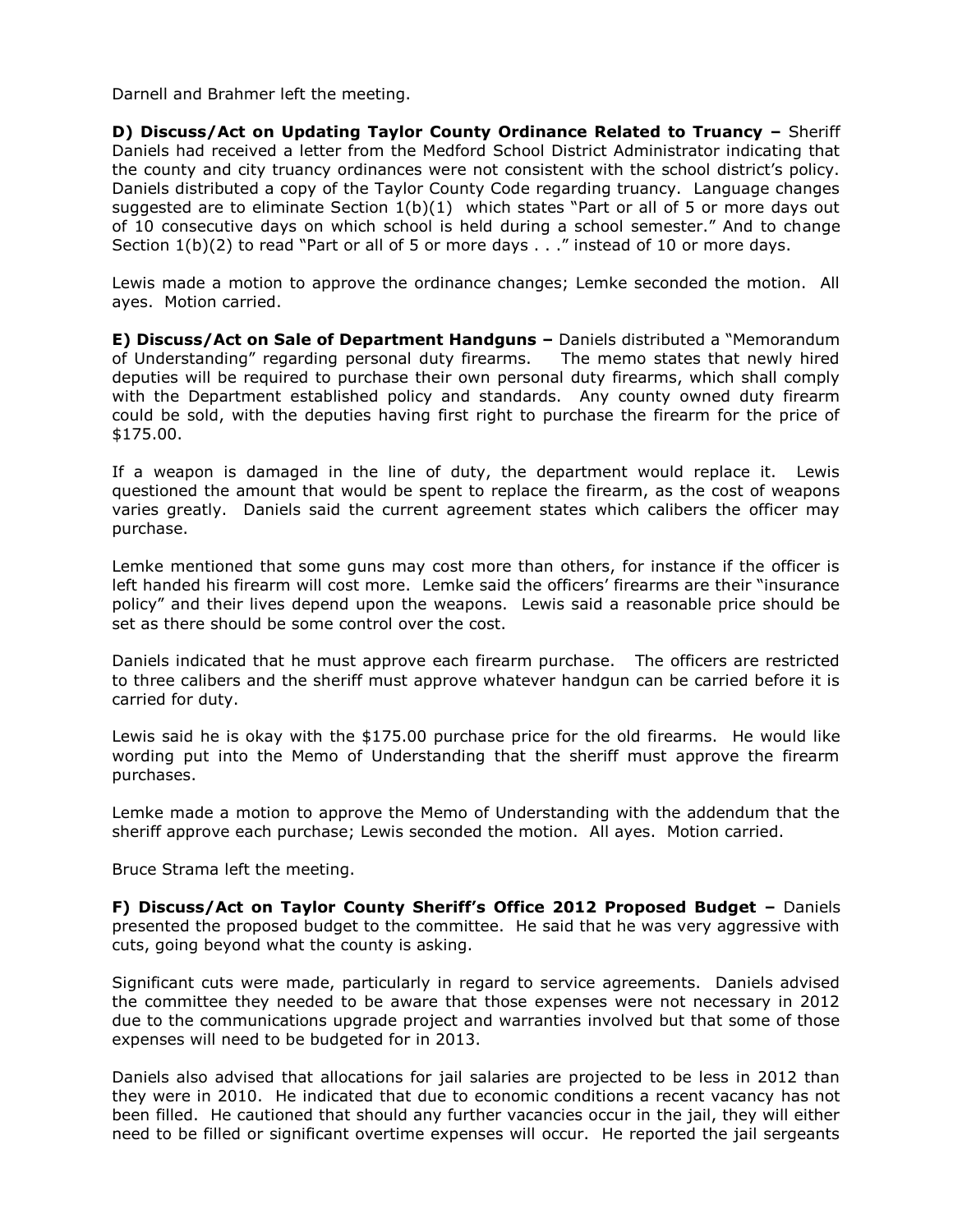have been doing everything possible to fill shifts at this time but that the end line has been reached.

Lewis asked how copy expenses in departments can go up while the county wide expense for copies went down. Brandl said that they redid the contract with E.O. Johnson and the cost went down, so county wide we did save money. Office supplies and maintenance costs went down while actual printing costs went up. Brandl said the county will come out better over a five year period.

Lemke made a motion to approve the 2012 budget proposal; Lewis seconded. All ayes. Motion carried.

**G) Discuss/Act on "Resolution Establishing the Taylor County Communications Upgrade Budget" –** Daniels said that he must have a budget to work under so he can proceed with the communications upgrade. He is requesting \$1.5 million. Lewis asked if this was over and above the grant money; Daniels said yes.

Werner said that the hospital foundation may contribute funds for the upgrade.

Parent questioned the amount for training for AS400 system. Brandl said that the AS400 system is obsolete and costly to run. The county needs to move to a server system and off of the main frame. All current records will need to be converted, which should be started now.

Daniels said nothing would happen without the board's approval. Lewis asked Brandl how the county would manage the \$1.5 million. Brandl said that the resolution sets the budget not to exceed \$1.5 million. The county would borrow as the upgrade moves along. Brandl said the county can afford it and it would not affect the levy. The bond rate is favorable at this time.

Parent made a motion to approve the resolution; Lewis seconded the motion. All ayes. Motion carried.

Brandl left the meeting.

**Sheriff's Report:** Daniels informed the committee that he had received a compliment from Ron Bohn of Medevac in regard to how well law enforcement and emergency services personnel cooperatively work together.

There is currently a firearms training system set up in the Law Enforcement Training Room. The county's insurance company's Risk Management Section provided the equipment. Sergeant Bender of our department is the instructor. Daniels said it is more of a "learn the thought process" rather than a shooting practice. He invited the committee members to stop by and check it out.

# **Review and Approve Invoices:** None

**Adjournment:** With no further business, Lewis made a motion to adjourn; Lemke seconded. All Ayes. Motion carried. The meeting was adjourned at 11:43 a.m.

Respectfully Submitted,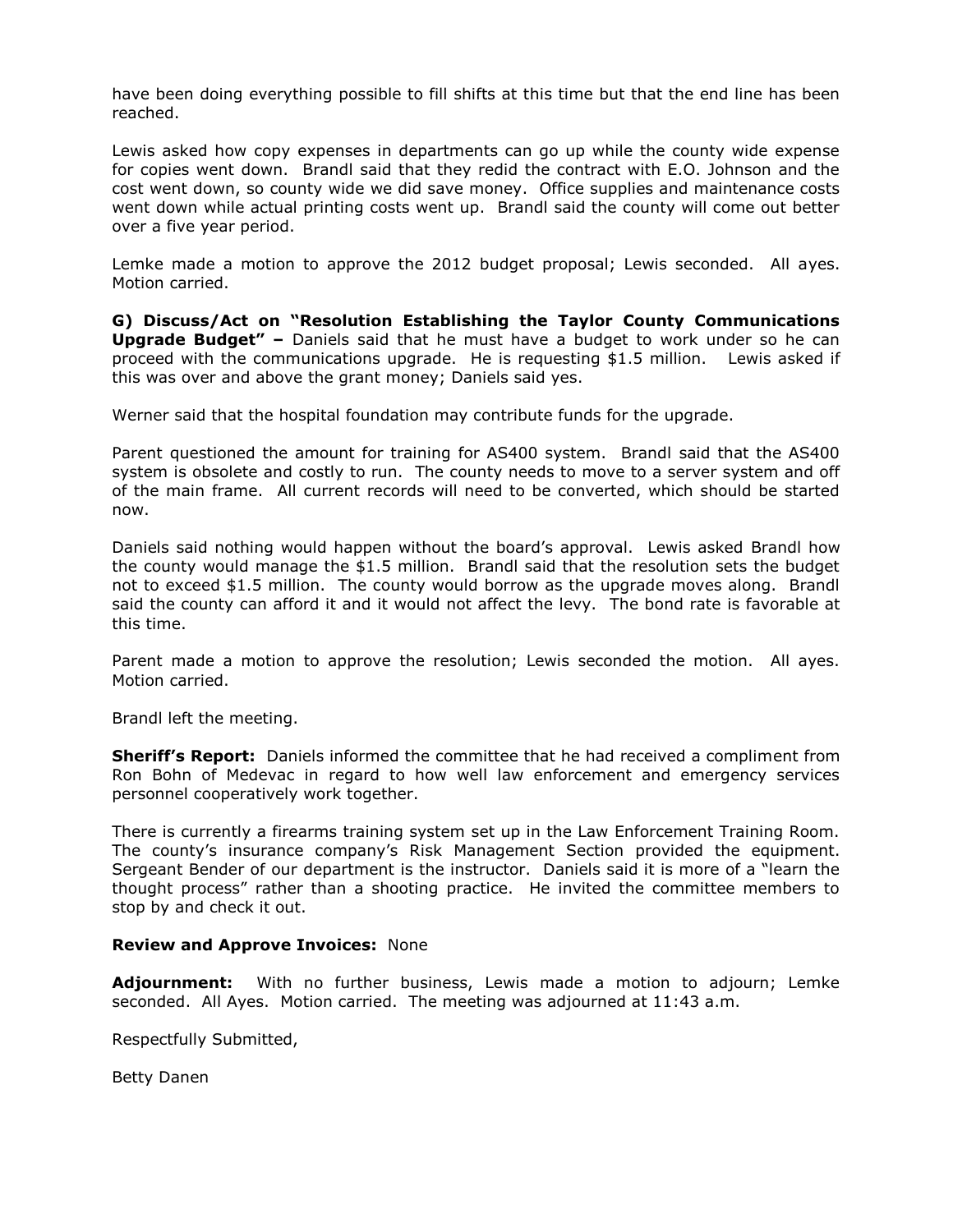July 15, 2011 Third Floor County Boardroom

**Call Meeting To Order:** Chair Werner called the meeting to order at 9:00 a.m. **Members Present:** Werner, Lewis, Lemke, Parent, Hansen **Members Absent:** None **Other Attendees:** Sheriff Bruce Daniels; Karyn Eckert of the Star News; Paula Liske of K99 radio; Craig Amundson, Emergency Management Director; representatives of EF Johnson (Jim Cleveland the VP of Systems, Lisa Beyer, Brad Pointon, and Don Prince); representatives of Motorola and Northway Communications (Scott Pagenkopf (Northway Communications in charge of system design), Bill Bergs (Northway Communications), Ruth Williams (Motorola Conventional Owner in charge of system requirements), Joe Spair (Motorola Account Manager), Bob Schnese (Motorola Area Sales Manager), and Tom Hynes(Northway Communications); Todd Ewan and Chris Gengler from Taylor County Ambulance stationed at Memorial Health Center; Mike Filas from the Medford Fire Department and Taylor County Ambulance stationed at Memorial Health Center; and Betty Danen.

**Approve Minutes of the June 10, 2011 meeting:** Parent made a motion to accept the minutes as presented; Lemke seconded the motion. All ayes; motion carried.

**Approve Agenda:** Hansen made a motion to accept the agenda of eleven items; Parent seconded the motion. All ayes; motion carried.

**Set Next Meeting Date:** The next meeting date will be at the discretion of the sheriff.

**Citizen Input:** None

**Ambulance Business:** None

**Medical Examiner:** None

**Law Enforcement Business: A) Discuss/Act on Vendor Selection for Radio Communications Upgrade –** Two vendors were invited to the meeting to present their proposals – EF Johnson Technologies and Motorola working with Northway Communications. Motorola and Northway personnel left the meeting temporarily.

EF Johnson Technologies, who is working with the State of Wisconsin and the WISCOM system, presented their information first. Jim Cleveland, Vice President of Systems Group, began the presentation.

Cleveland said there are currently 80 existing sites throughout the state. Their system is a five channel trunked system. They would utilize two existing WISCOM sites (Perkinstown and Spirit) and add on two P25 five channel trunked sites at Gilman and Northcentral Technical Institute in Medford. There would be 95% guaranteed coverage in the county; however, they strive for 100% but no one can guarantee that. There is microwave connectivity. With the trunking system, a person calling out would know that the system is busy, would receive a busy signal, and also a signal when the system is available.

The fire/EMS part of the system is an analog simulcast system. Pages would be simulcast and so would go to all the sites and would only need to be sent one time. You would know when the other units have received your call. Fire and emergency services' current narrowband-capable analog radios would work with the system.

All necessary equipment would be provided. Two dispatch sites would be included.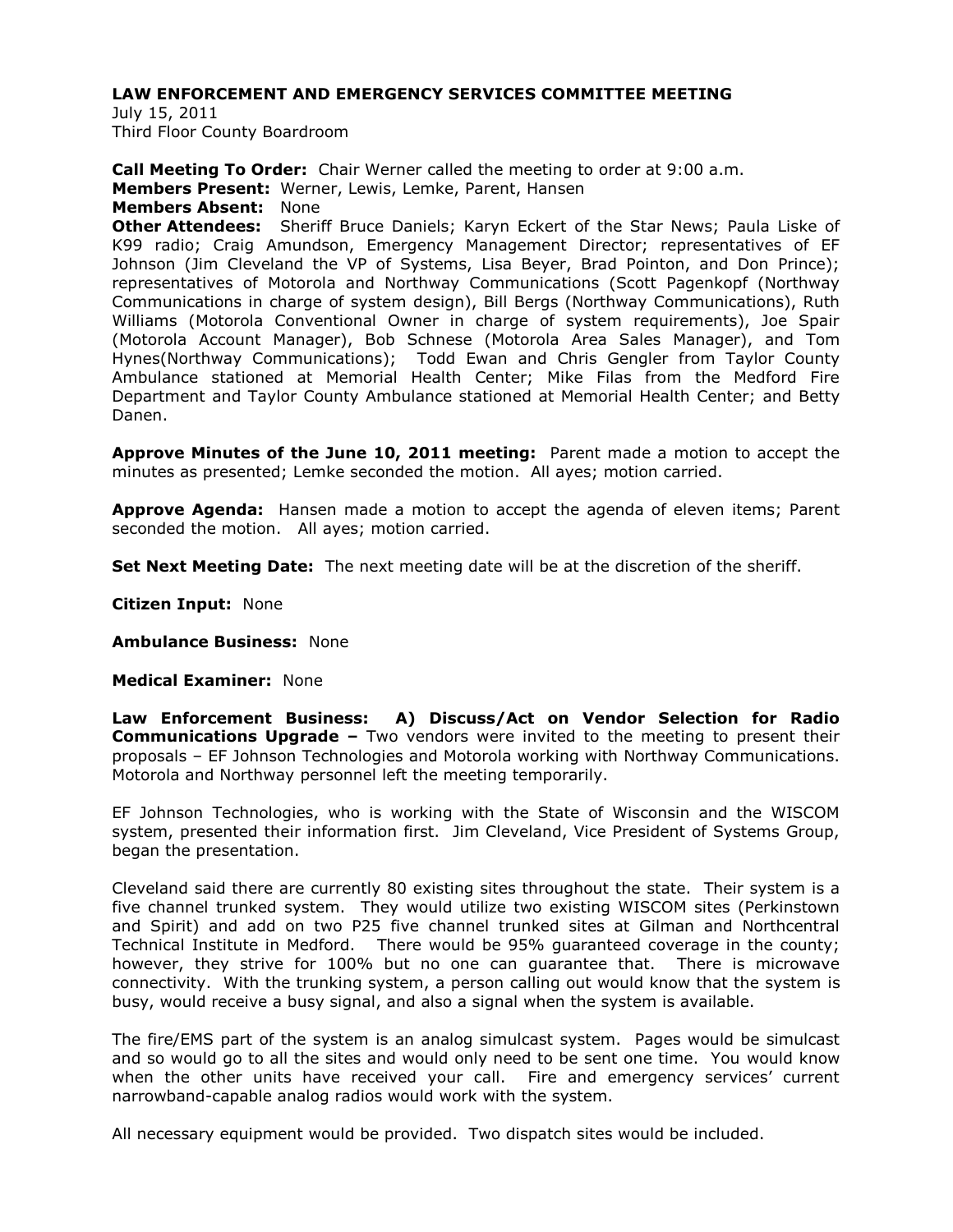The cost of the system is \$1,147,453.80. The Office of Justice Assistance has a grant available for \$800,000.00 for radio infrastructure, which is guaranteed to be granted, leaving Taylor County to pay \$347,453.80. It is possible to shrink the system down to save money but they do not recommend doing that but, instead, to futurist it.

Amundson said that the county is eligible for another WISCOM \$200,000.00 grant for the subscriber units. More OJA grant money is also available.

There may be user fees with this system after the year 2015. It is anticipated that the fee will be \$50.00 per radio unit per month. There would be no charge for fire or EMS unless they are connected to WISCOM, which they do not need to be to use the system.

EF Johnson personnel left the meeting. Northway and Motorola personnel rejoined the meeting to give their presentation.

Joe Spair from Motorola explained that their radio system is linear simulcast, which allows all stations to transmit at the same time. A call from dispatch would go out of all the towers at one time. There is no overlapping or echoing. Linear creates much greater coverage. The radios would provide 95% portable coverage, analog and digital. All agencies would be supported – fire, highway, and sheriff.

Their system does allow connectivity to the WISCOM trunked system that the State of Wisconsin is offering. Officers would not need to carry two radios. Reprogramming and conditioning with the control station would be needed to convert it to WISCOM accessibility at the cost of around \$10,000.00. This is a standard feature which is available.

The system would work off of the seven existing towers, with an upgrade being done to the Jump River tower. Two tone paging for the fire department would remain. An upgrade to the current consoles in dispatch would need to be done.

The cost of their system is not to exceed \$1.4 million. This price covers the civil engineering on existing sites only and would not cover the Northland tower site. There is a one year warranty on all infrastructure.

Motorola and Northway personnel left the meeting.

Werner commented on the fact that if the county decides to go with the EF Johnson Technologies proposal, the State of Wisconsin would pay a large portion of the cost with grant money. However, the county would be locked in for ten years and may be paying user fees.

Daniels said there is an oversight board made up of users, personnel from sheriff's departments, and state agencies who would determine the actual amount of the users fee.

Werner expressed concern over how to pay the bill if they went with Motorola.

Hansen said that he liked the fact that the officers could utilize the radio system anywhere in the state with the EF Johnson system due to it being a state wide system.

Lewis said that the grant money is a big thing but he doesn't want an inferior product because it is less expensive. The State wants everyone on the same system and Lewis believes it is important to be on the same one. EF Johnson said that if they couldn't provide 95% coverage, they would fix it at their cost.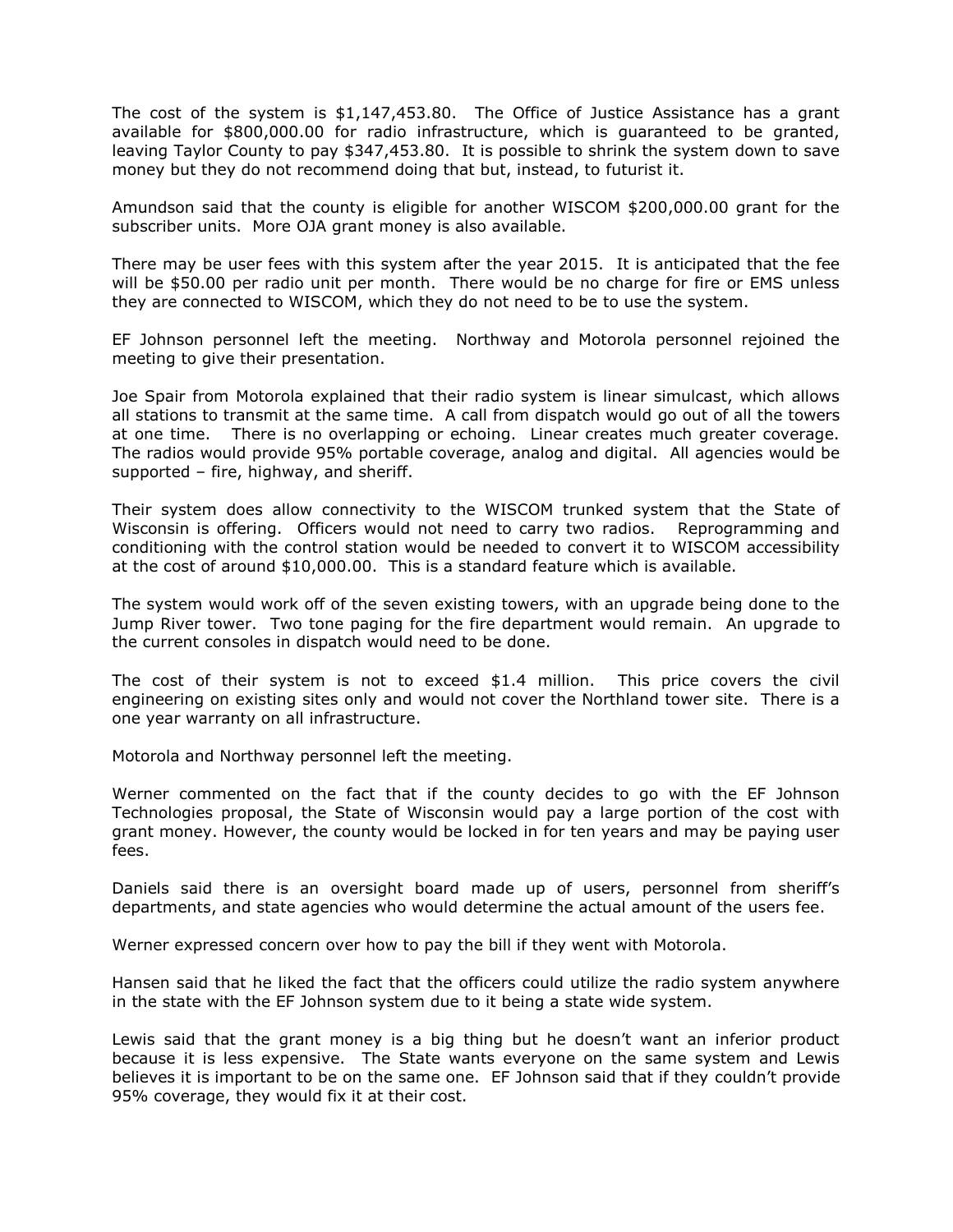Amundson reminded the committee that there would only be user fees if the department is connected to WISCOM. Ambulance would not pay user fees as they are analog and not on the system.

Lemke said at \$50.00 per radio, that's a lot of user fees.

Lewis asked if EMS would need new radios. Gengler said that only seven are not narrowband. The other 66 can be reprogrammed.

Mike Filas asked about the discrepancy between the number of sites, i.e. EF Johnson guarantees 95% coverage with four towers and Motorola guarantees the same but has seven sites. Filas said that they currently have issues with the existing sites. He also expressed concern over the need to purchase new field radios.

Chris Gengler asked if there was a cost to add the fire department. Craig Amundson said that they do not need to be on WISCOM. They may continue to use the current system and switch to narrow banding. It would cost \$20.00 per radio to reprogram to narrow band (if the radio has that capability).

Parent asked if the Sheriff's Office is happy with the experience we have had with Northway as they are our current contractor for radio service. The sheriff said that overall, yes.

Sheriff Daniels commented that any decision made by the committee would be subject to legal review and financing considerations. He would like the Finance Committee to establish a budget for the radio upgrade so he knows what he has to work with.

Lemke made a motion to accept the EF Johnson Technologies proposal pending financing and legal considerations. Lewis seconded. Roll call vote: Parent: Aye, Lemke: Aye, Lewis: Aye, Hansen: Aye, Werner: Aye. All ayes; motion carried.

**Sheriff's Report:** Daniels informed the committee that Craig Amundson has secured a \$10,000 Office of Justice Assistance grant to replace the video recording system in the squads.

Aramark, our food service contractor for the jail, has notified our office that there will be a 2.18% increase in costs for 2012.

Daniels indicated that the policy on truant students is different in the county versus the city. They are working on establishing a mutual policy.

**Review and Approve Invoices:** After review, Hansen made a motion to approve the invoices for June, 2011; Parent seconded the motion. All ayes. Motion carried.

**Adjournment:** With no further business, Hansen made a motion to adjourn; Parent seconded. All Ayes. Motion carried. The meeting was adjourned at 10:50 a.m.

Respectfully Submitted,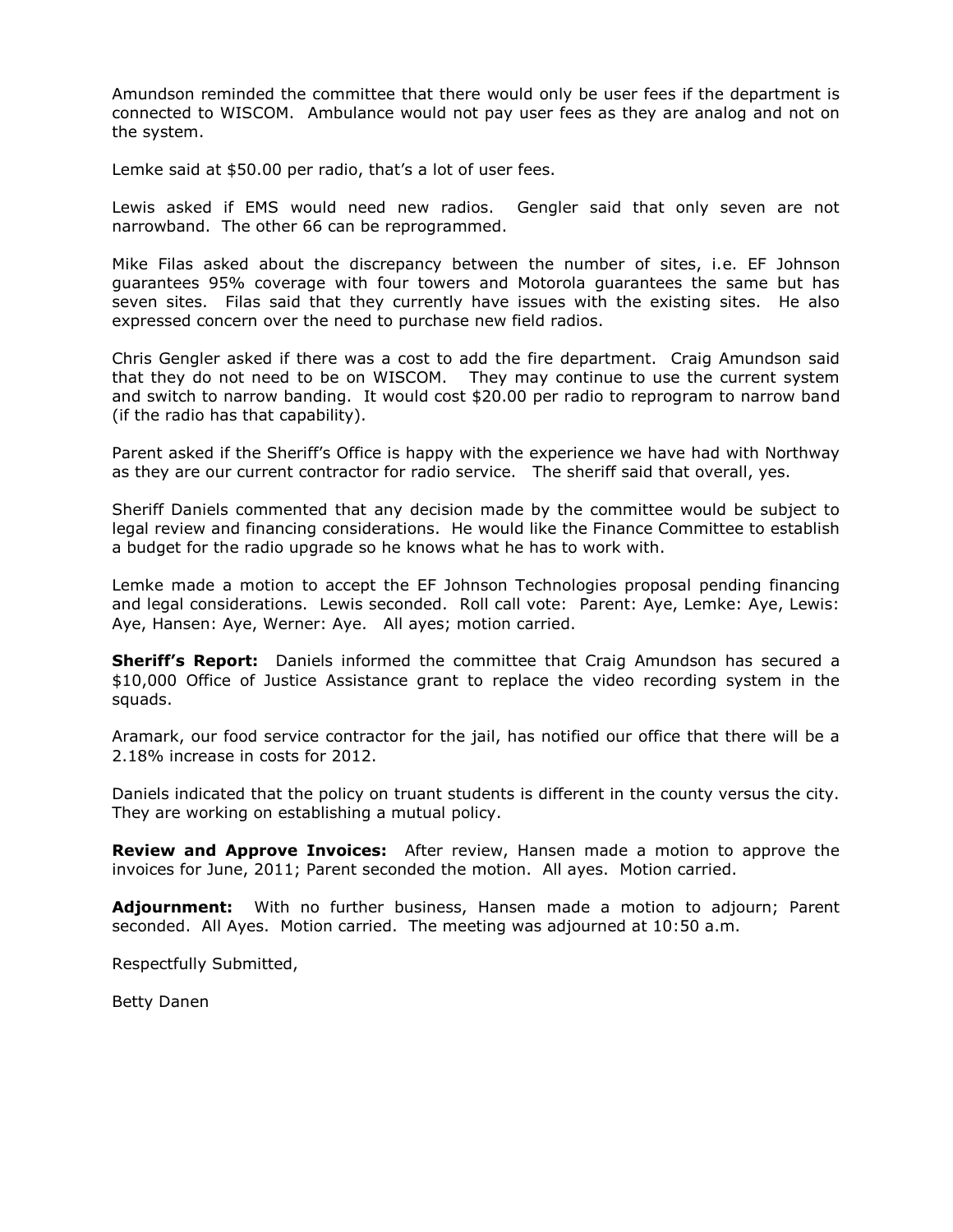June 10, 2011 Taylor County Sheriff's Department Training Room

**Call Meeting To Order:** Chair Werner called the meeting to order at 10:00 a.m. **Members Present:** Werner, Lewis, Lemke, Parent, Hansen **Members Absent:** None **Other Attendees:** Sheriff Bruce Daniels; Karyn Eckert of the Star News; County Board Chair Jim Metz; Craig Amundson, Emergency Management Director; and Betty Danen.

**Approve Minutes of the April 22, 2011 meeting:** Lemke made a motion to accept the minutes as presented; Parent seconded the motion. All ayes; motion carried.

**Approve Agenda:** Parent made a motion to accept the agenda of eleven items; Lewis seconded the motion. All ayes; motion carried.

**Set Next Meeting Date:** The next meeting date will be Friday, July 8, 2011 at 9:00 a.m.

**Citizen Input:** None

**Ambulance Business:** None

**Medical Examiner:** None

**Law Enforcement Business: A) Discuss/Act on Proceeding with Communications Upgrade –** Sheriff Daniels introduced Craig Amundson, who presented an overview of two radio communication systems available for purchase - Motorola and EF Johnson/WISCOM.

Motorola is a VHF, P25 Conventional Simulcast program. All towers would broadcast on the same signal so, say for instance, if you were in Gilman you could talk to someone in Rib Lake. Law enforcement would have six tower sites, the fire departments would have seven tower sites, and the highway department would have three tower sites. Towers utilized would be the Gilman water tower, the Verizon tower near Rib Lake, the Perkinstown tower, the Dairyland tower on the south county line (for fire only), and the Excel tower near Medford. A new tower and the land to go with it would need to be purchased for the Northland site. New equipment would need to be installed on the existing towers. The Jump River site already exists but would need a new tower. The county would be responsible for tower maintenance. There would be an annual lease expense for the noncounty owned towers (Excel, Dairyland, Perkinstown, and Verizon).

EF Johnson/WISCOM is a state wide VHS P25 trunked system already operated by the State of Wisconsin. EF Johnson guarantees 95% coverage for portable radios in Taylor County and would take necessary steps to increase coverage if it is lower. Taylor County would leverage three existing state sites – Perkinstown, Spirit, and Holcombe. There are five channels per site.

One additional site would be added for law enforcement at Northcentral Technical College in Medford. Gilman would be an optional site, if needed. New towers would have four channels per site. The system would have multiple talkgroups and DES encryption (toggle on/off).

Fire/EMS/Highway would have two options. They could join the trunked WISCOM system. This system would give them statewide radio coverage. They would also be eligible for state grants to help purchase trunking-enabled radios. The other option is the Hybrid WISCOM system which would use the current tower sites and use current radios (they would only need to be replaced if they did not have narrow band capabilities). They would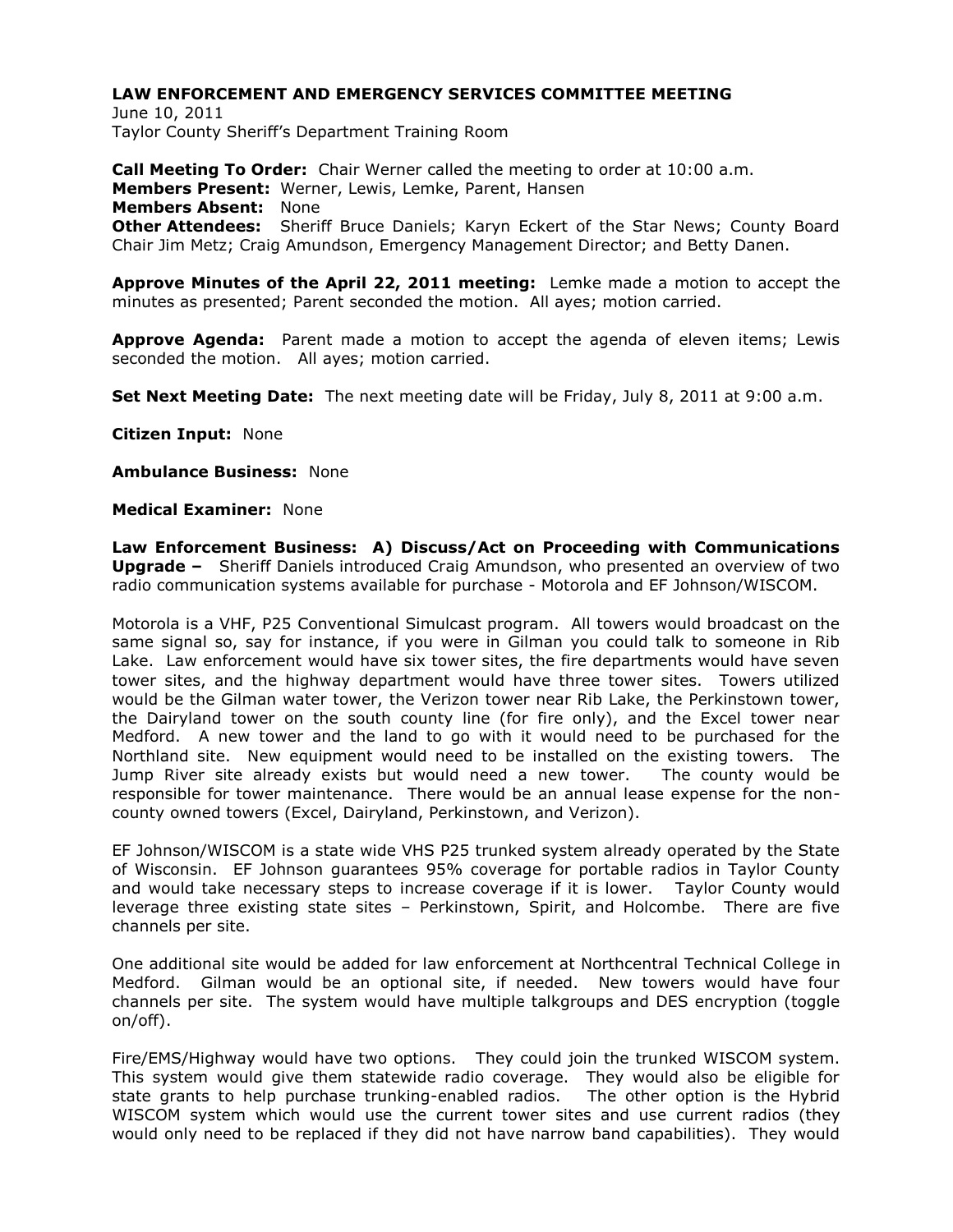tie into a WISCOM talkgroup. They could switch to WISCOM trunked system at any time. No new towers would be necessary.

This WISCOM system would possibly charge user fees in the amount of no more than \$50.00 per radio per year after 2015. The department has 40 radios. The current state budget says there will be no user fees, even after 2015. The department would need to sign a ten year contract if it accepts the \$800,000.00 state grant. The state would maintain their towers. The county would only be responsible for add-on towers. Fire repeater maintenance in non-hybrid and non-WISCOM systems would need to be decided.

On June 9, 2011, the department tested the WISCOM coverage, using the department's Kenwood portables. An officer in Westboro was able to hear another officer in Lublin on his portable radio.

Back-Up Power – EF Johnson uses a gas powered generator. Motorola uses battery backup, which would last around twelve hours if being used steadily.

EF Johnson would require new IP based consoles in dispatch. Motorola would upgrade the existing consoles.

WISCOM subscribers are eligible for a \$200,000.00 radio grant to replace old radios that can't be trunked.

Motorola has a mobile data system available that would work with the system in squads (officers would be able to access records maintained in the office from their vehicles)

The sheriff explained how dispatch needs to write down all contact information for the emergency responders with the current system (when dispatched, when arrived, etc.). With the new system, all emergency vehicles would have a computer in their vehicle and they would record all this information. There would be a significant expense to get up and running but he believes it would save money in the long run and reduce the need to increase the number of dispatchers. Squads are already equipped with these computers.

Estimated costs are as follows:

|                                                        | Motorola                                   | WISCOM                                      |
|--------------------------------------------------------|--------------------------------------------|---------------------------------------------|
| <b>Base System</b><br><b>Shelters</b><br><b>Towers</b> | \$1,375,511.00<br>218,396.00<br>207,960.00 | \$997,453.87<br>150,000.00<br>$\sim$<br>.00 |
| <b>State Grant</b>                                     |                                            | $-800,000.00$                               |
| <b>TOTAL</b>                                           | \$1,801,867.00                             | \$347,453.87                                |
| Mobile Data System                                     | 1,221,993.00                               | N/A                                         |

Daniels indicated that more research still needs to be done. A data records management system needs to be purchased, also. He would like to bring the radio vendors to the next meeting to give a presentation. He would like to get all departments up and running at the same time and have agreements in place as to who is going to pay for what in the future.

Parent made a motion for Sheriff Daniels to continue doing research on all three areas voice, data, and records management. Lewis seconded the motion. All ayes; motion carried.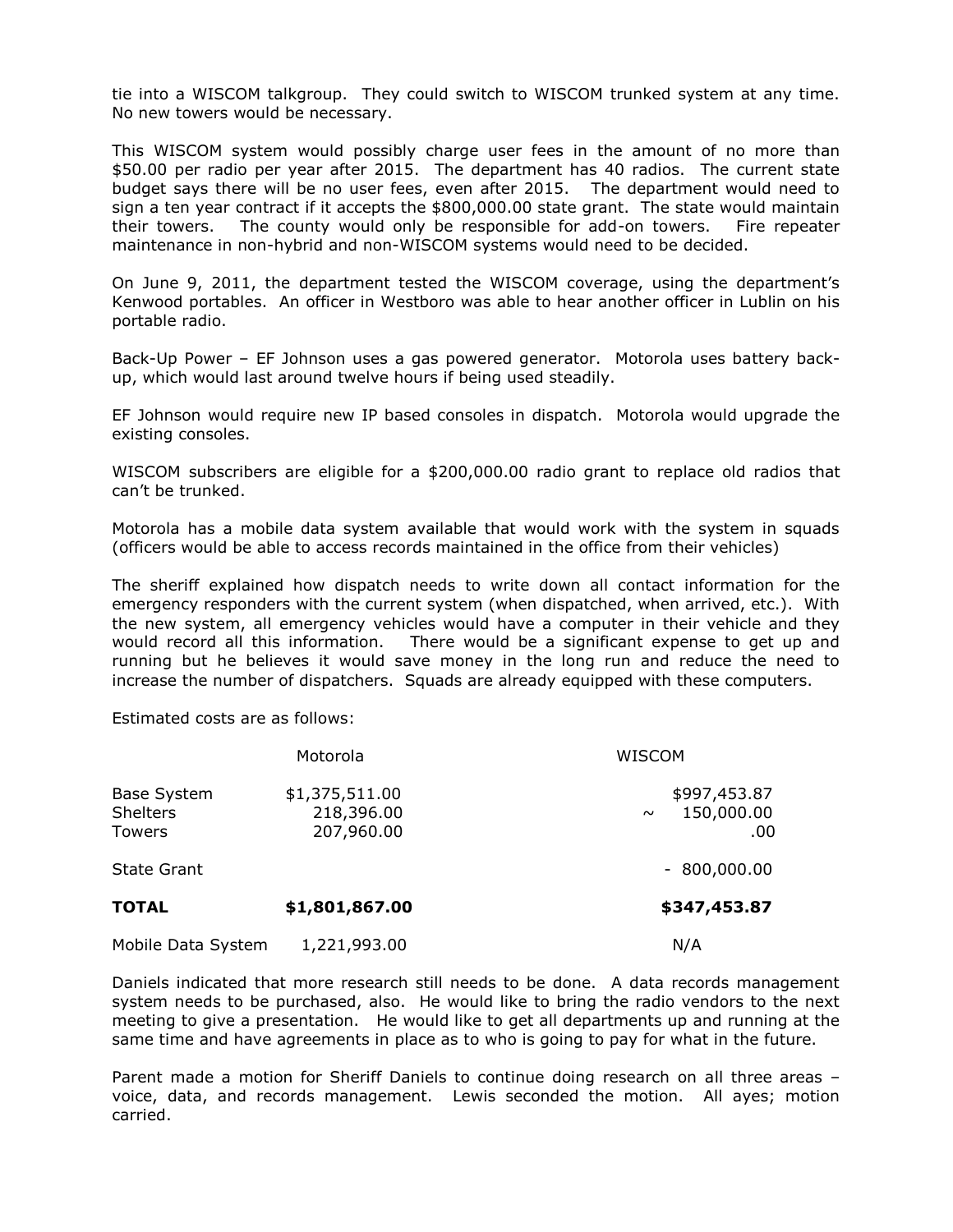Amundson left the meeting.

**B) Discuss/Act on Employees Reimbursing County for Use of Voice Cell Services –** Daniels explained that, as of now, if an employee uses a department cell phone for personal use they must log the call and reimburse the county. Daniels would like the officers to be allowed to use their department issued phone all of the time and pay a flat fee of \$10.00 per month to the county. Lewis expressed concern about the number of minutes that would be used. Daniels said that one of the detectives did a study and determined that the county would come out ahead financially. Lewis said he would be okay with it as long as the minutes were monitored.

Lewis made a motion to approve a \$10.00 reimbursement fee for full-time use of department cell phones; Hansen seconded. All ayes. Motion carried.

**C) Discuss/Act on Adding Smoking Ordinance to County Code –** There is no ordinance adopting the State Statute regarding no smoking in public places. Daniels would like an ordinance in order to provide the district attorney with review capability and to give officers the ability to do their job when a smoking complaint is received. The district attorney has been contacted and agrees to the development of an ordinance.

Lewis made a motion to approve the smoking ordinance and to add it to the County Code; Lemke seconded. Four ayes; one opposed. Parent did not think that the county should be enforcing State law. Motion carried.

**Sheriff's Report:** Daniels informed the committee that the department has an intern, Erik Kozey. He is a third year criminal justice student. Erik will be here for 200 hours during the summer, basically as a ride-along. He is being exposed to all aspects of the job.

Records retention ordinance will be drafted by Attorney Schmiege and brought back to a future meeting.

In regard to the sale of department firearms, documentation is being written up for review.

The department received \$4,751.92 from HPL as a rebate for health care services.

Truth in sentencing is now back in effect, which should increase the number of inmates in prisons. The sheriff is checking with the state about housing inmates in our jail. The current jail inmate population is 43.

The new squads are now in service. One old squad was given to the airport. Werner expressed gratitude on behalf of the airport for the vehicle.

Daniels mentioned the search warrant that was executed and discovered the meth lab in the city. One of the department's detectives was instrumental to the investigation.

**Review and Approve Invoices:** After review, Parent made a motion to approve the invoices for April, 2011 and May, 2011; Lewis seconded the motion. All ayes. Motion carried.

**Adjournment:** With no further business, Parent made a motion to adjourn; Lewis seconded. All Ayes. Motion carried. The meeting was adjourned at 11:40 a.m.

Respectfully Submitted,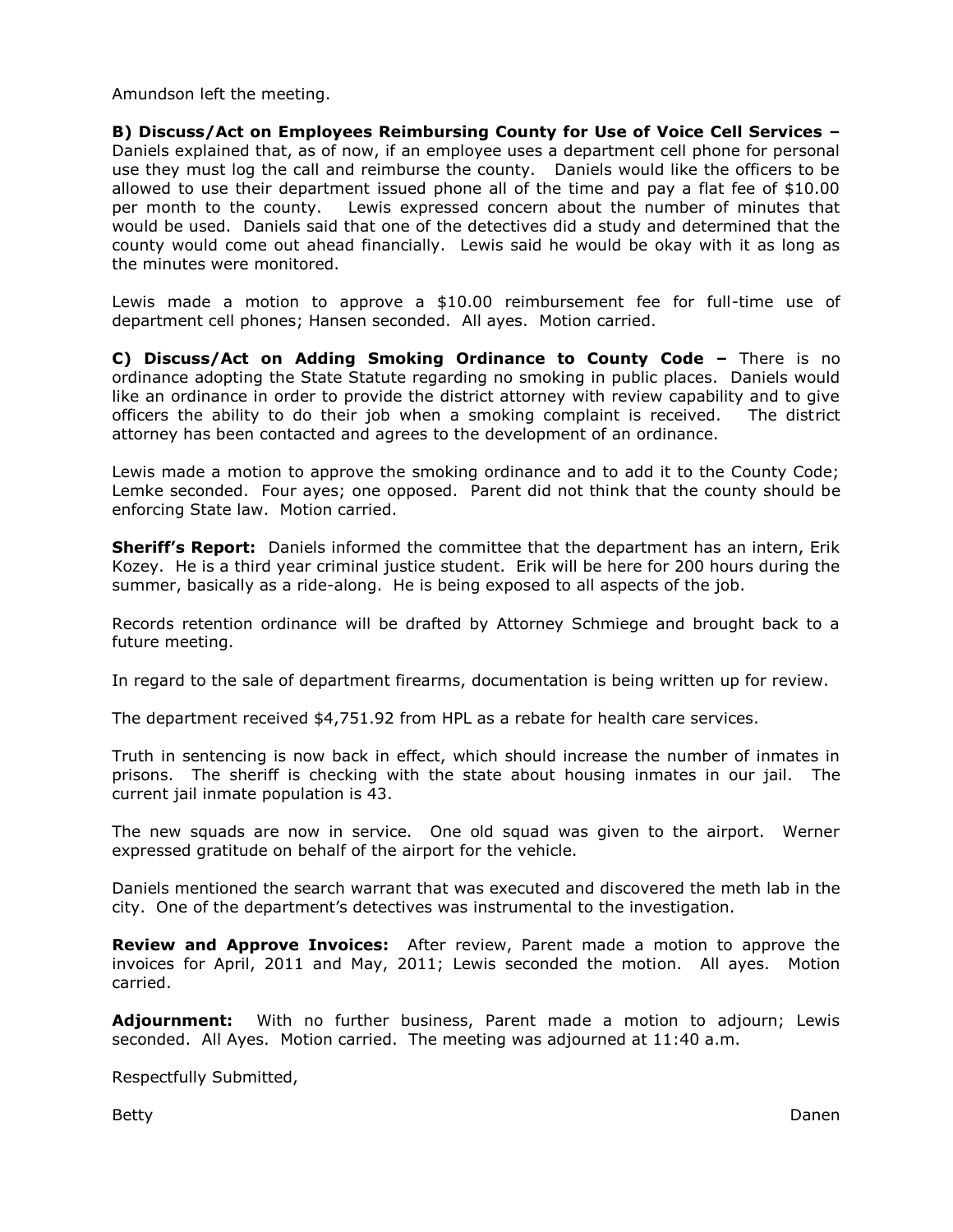April 22, 2011 Taylor County Sheriff's Department Training Room

**Call Meeting To Order:** Werner called the meeting to order at 10:00 a.m. **Members Present:** Werner, Lewis, Lemke, Parent **Members Absent:** Seidl **Other Attendees:** Sheriff Bruce Daniels; Karyn Eckert of the Star News; County Board Chair Jim Metz; County Clerk Bruce Strama; Corporation Counsel Ken Schmiege; and Betty Danen.

**Approve Minutes of the February 18, 2011 meeting:** Lemke made a motion to accept the minutes as presented; Lewis seconded the motion. All ayes; motion carried.

**Approve Agenda:** Lewis made a motion to accept the agenda of eleven items; Parent seconded the motion. All ayes; motion carried.

**Set Next Meeting Date:** The next meeting date will be at the discretion of the sheriff.

**Citizen Input:** None

**Ambulance Business:** None

**Medical Examiner:** None

**Law Enforcement Business: A) Discuss/Act on Destruction of In-Squad Videos** – The sheriff indicated this was for information only at this time. According to County Ordinance, the department is required to keep all records, which would include audio and video recordings, for seven years. This creates a storage problem. Most of the in-squad videos are on VHS tapes. The sheriff will be asking the committee in the future to clean up the current retention policy.

**B) Discuss/Act on Disposal of Side arms** – The current contract with the deputies' union is for the county to provide all equipment and uniforms. Currently, only two officers carry a county provided weapon, a 9mm Beretta, as deputies are allowed to purchase their own firearm. The sheriff would like to negotiate with the union so the contract states that the county will not supply firearms. The department currently has firearms in the armory that are not being used. The sheriff would like to offer the firearm to the officer to whom it is assigned. If they don't want to purchase it, he proposes selling it to any officer who would like to purchase the weapon or selling them outright.

Lemke asked if the caliber would be restricted if they purchase their own firearm. Sheriff Daniels indicated that they would only be allowed to purchase a 9 mm, a 40 caliber, or a 45 caliber so the department would only need to purchase ammunition for those three calibers.

Parent asked what happens to the guns the county purchased when the officer retires. Daniels indicated that, traditionally, the gun has been given to the retiree. Werner asked about keeping track of transfers of ownership if the firearms were sold. Daniels said that a record is kept of the serial numbers and the disposition of the weapons.

Lewis made a motion to direct the sheriff to proceed with disposal of the firearms; Parent seconded the motion. All ayes. Motion carried.

**C) Discuss/Act on Licensing Cats –** Lewis said that he had requested that this item be placed on the agenda. He said this is mainly a financial issue as the biggest cost at the Humane Society shelter is for the cats. He didn't believe it was fair to raise the tax on dogs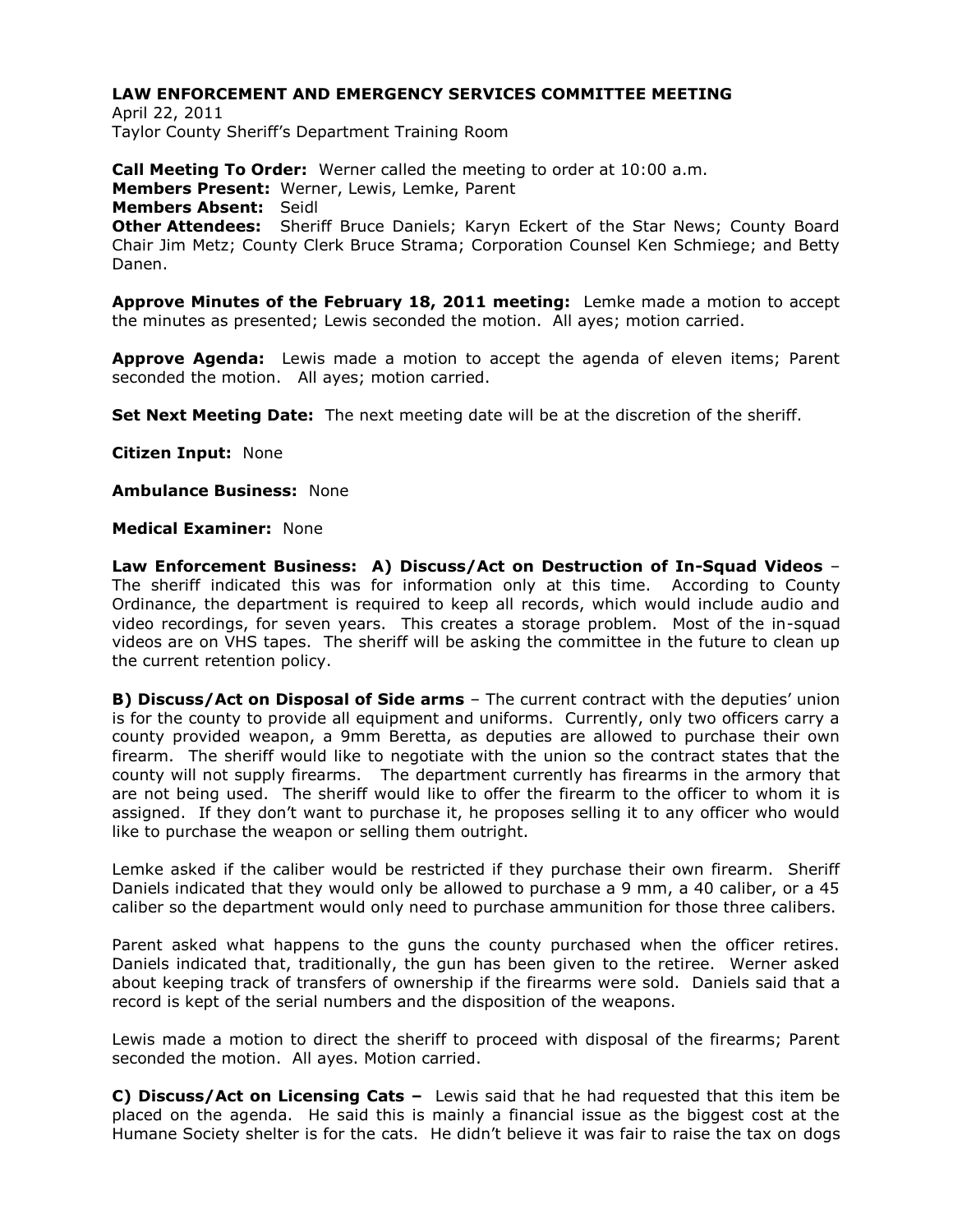to raise money for cats. Attorney Schmiege stated that the State Statutes refer to dogs only and, therefore, the county is not required to license cats. Werner asked how the county would ever enforce such an ordinance. Lewis said that he is neither pro nor con regarding licensing cats but cautioned that if nothing is done regarding the cats, the county's contribution to the Humane Society may need to increase. Daniels indicated that the county would like to keep the budget neutral.

Bruce Strama said that the current contract runs through this year. Lewis indicated that with the financial crunch and the cutbacks all the departments are experiencing that the Humane Society should be no different. Lemke said the county should follow with the State Statutes and license dogs only; otherwise, it could open a can of worms.

Strama then left the meeting.

**D) Discuss/Act on Tax Intercept Appeals Received – TASO** had received appeals from three individuals – Douglas Spangler, Glen Schwarz, and Wayne Staven. Staven appeared telephonically; Spangler and Schwarz did not appear.

Staven indicated that he had been granted work release; however, he was not allowed to go out and look for work so he had to work at home and at a seasonal job. Attorney Schmiege said that the charges do not include work release fees, only the per day cost of staying in the jail. If Staven had been working outside the jail on Huber, the fee would have been higher.

Staven questioned why he was charged for staying in the jail as it was not his choice to be there. Schmiege stated that it is a jail rule that the inmate will be required to pay for their daily upkeep. Schmiege reminded Staven that he did sign an agreement on November 23, 2006 indicating that he would pay the jail fees. Staven said that he signed the document so he could get out on work release. Schmiege said that was not so and he was treated the same as any other inmate. Staven said he didn't know that you could be charged to sit in jail and had nothing more to say. There were no other questions.

Lewis made a motion to deny the appeal of Wayne Staven; Parent seconded. All ayes; motion carried.

Schmiege informed Staven that his appeal was unsuccessful. However, he does have rights and can appeal the committee's decision with the court. Schmiege believes Staven misunderstood that he can be charged whether he was on work release or not.

Lewis made a motion to deny the appeals of Schwarz and Spangler; Parent seconded. All ayes; motion carried.

**E) Discuss/Act on Service of Process Fees and Records Release Fees** – The County Code sets the fees for these services; however, they need updating. There are no changes proposed for the release of records. Lewis questioned whether the increases in Service of Process fees were justified. Daniels indicated that they are justified due to the increase in manpower costs.

Schmiege indicated that the county has the authority to set the fees and the committee may approve the changes; however, the matter would need to go to the full County Board.

Lewis made a motion to approve the changes on fees; Lemke seconded the motion, although he did question the ability to collect the charged fees. Schmiege indicated that the fees would be paid up front. All ayes; motion carried.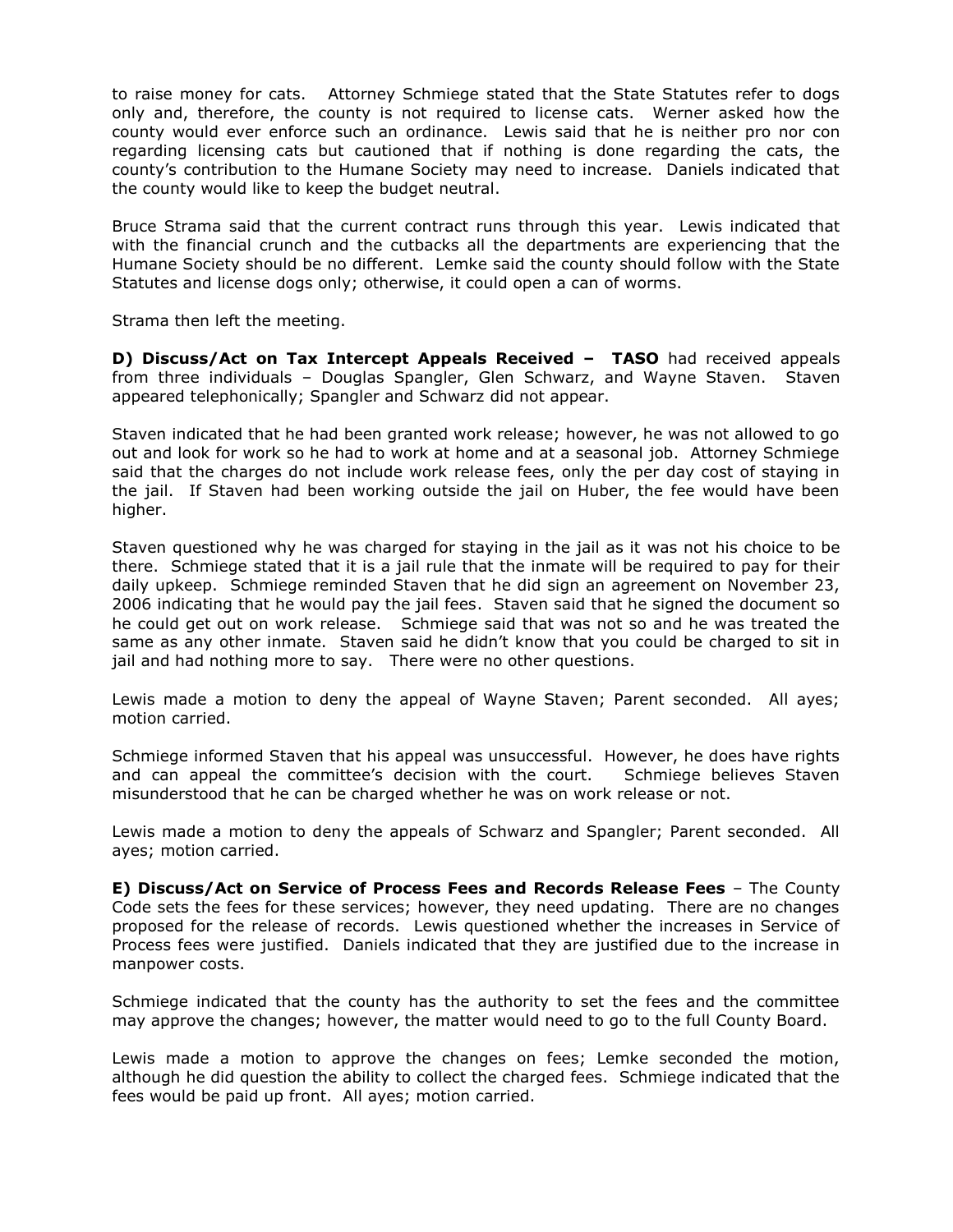**Sheriff's Report:** Daniels informed the committee that Karie Seavers Thums will be rejoining the Sheriff's department as a part-time officer. This is a win/win situation for everyone as Thums' certification as a law enforcement officer will not lapse and the department will have more manpower for transports and law enforcement duties. There will be no expense to the department unless she actually works. Her wages will be based on deputy starting wages.

Two inmates are currently working at the Humane Society, for a total of approximately 45 hours per week. It is estimated that the county/Humane Society saved \$18,000.00 in wages last year by utilizing inmate workers.

The tax refund intercept program has been successful. Over \$7,500.00 has been intercepted so far this year.

The new squads are here. They will not be put into service until the radios from the Round 6 Grant come in and the equipment is installed. This will save Taylor County approximately \$2,000.00 as the radio installs will be covered under the grant. Werner asked if the airport would be able to get a replacement vehicle then; the sheriff said yes.

**Review and Approve Invoices:** After review, Lewis made a motion to approve the invoices for February, 2011 and March, 2011; Lemke seconded the motion. All ayes. Motion carried.

Schmiege left the meeting.

**Adjournment:** With no further business, Parent made a motion to adjourn; Lewis seconded. All Ayes. Motion carried. The meeting was adjourned at 10:48 a.m.

Respectfully Submitted,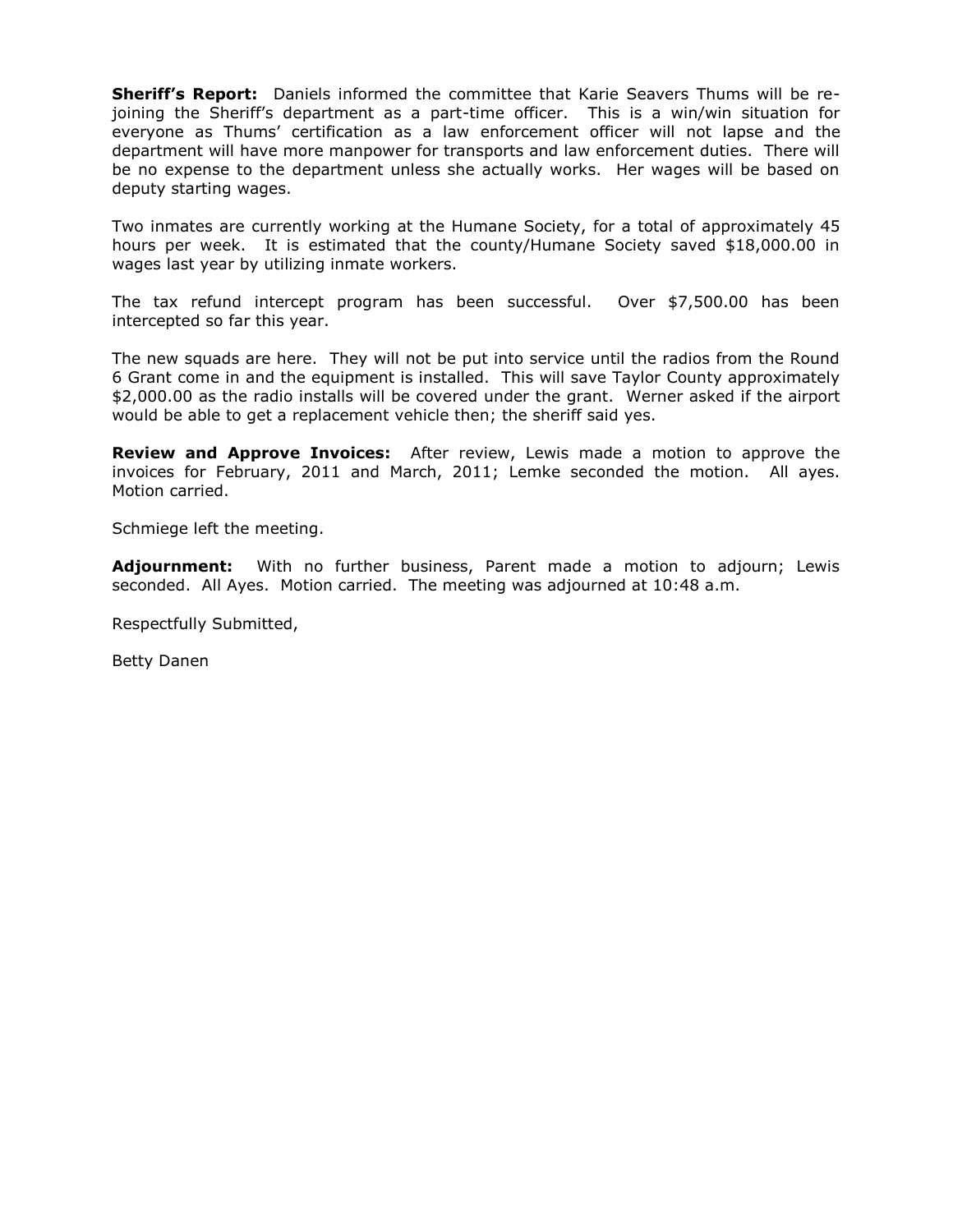February 18, 2011 Taylor County Sheriff's Department Training Room

**Call Meeting To Order:** Chair Seidl called the meeting to order at 10:02 a.m. **Members Present:** Seidl, Werner, Lewis, Lemke, Parent **Members Absent:** None **Other Attendees:** Sheriff Bruce Daniels; Karyn Eckert of the Star News; Christine Gengler of Taylor County Ambulance stationed at Memorial Health Center; Melissa Thums, Finance Director at Memorial Health Center; Kaaron Keene, Vice President of Patient Care Services at Memorial Health Center; Larry Brandl; Corporation Counsel Ken Schmiege; and Betty Danen.

**Approve Minutes of the December 17, 2010 meeting:** Parent made a motion to accept the minutes as presented; Werner seconded the motion. All ayes; motion carried.

**Approve Agenda:** Parent made a motion to accept the agenda of eleven items; Werner seconded the motion. All ayes; motion carried.

**Set Next Meeting Date:** The next meeting date will be at the discretion of the sheriff.

## **Citizen Input:** None

**Ambulance Business: Discuss/Act on Finalizing Ambulance Subsidy Request for Payment** - Melissa Thums presented the "Memorial Health Center Ambulance Subsidy Request for Calendar Year 2010." Actual revenue for 2010 was \$354,987. The amount budgeted for 2010 was \$379,748. The lower actual income is partially due to less Medivac intercepts than anticipated. There was more revenue from ambulance calls than expected and less with the Medivac unit. Kaaron Keene pointed out that the greater number of Medicaid and Medicare clients than anticipated was also a reason for the lower income as a larger amount of the expense must be written off. Once the IV tech services are up and running, revenue should increase. This is expected to begin around August, 2011.

Actual expense for 2010 was \$499,462; budgeted was \$520,228.

Lewis made a motion to approve the subsidy request; Lemke seconded. All ayes; motion carried.

Chris Gengler mentioned that the ambulance service did not purchase the six radios that the committee approved purchasing at the November, 2010 meeting as they have doubled in price.

### **Medical Examiner:** None

**Law Enforcement Business: A) Discuss/Act on Resolution Expressing Appreciation to William Breneman for His Many Years of Service to Taylor County –** Seidl read the resolution to the committee. Parent made a motion to approve the resolution; Werner seconded. All ayes; motion carried.

**B) Discuss/Act on Law Enforcement Committee Serving as Appeal Committee for Tax Intercept Appeals –** Daniels explained that there are debts owed from past inmates for lodging, meals, and medical expenses. The county is allowed to charge the inmates per State Statute and County Code. TASO has begun submitting these debts to Wisconsin DOR to intercept tax refund money to pay these debts. Letters were sent to the former inmates to inform them that the debt had been turned over to WIDOR and that they had the right to appeal this decision. Daniels spoke with County Board Chairman Jim Metz regarding the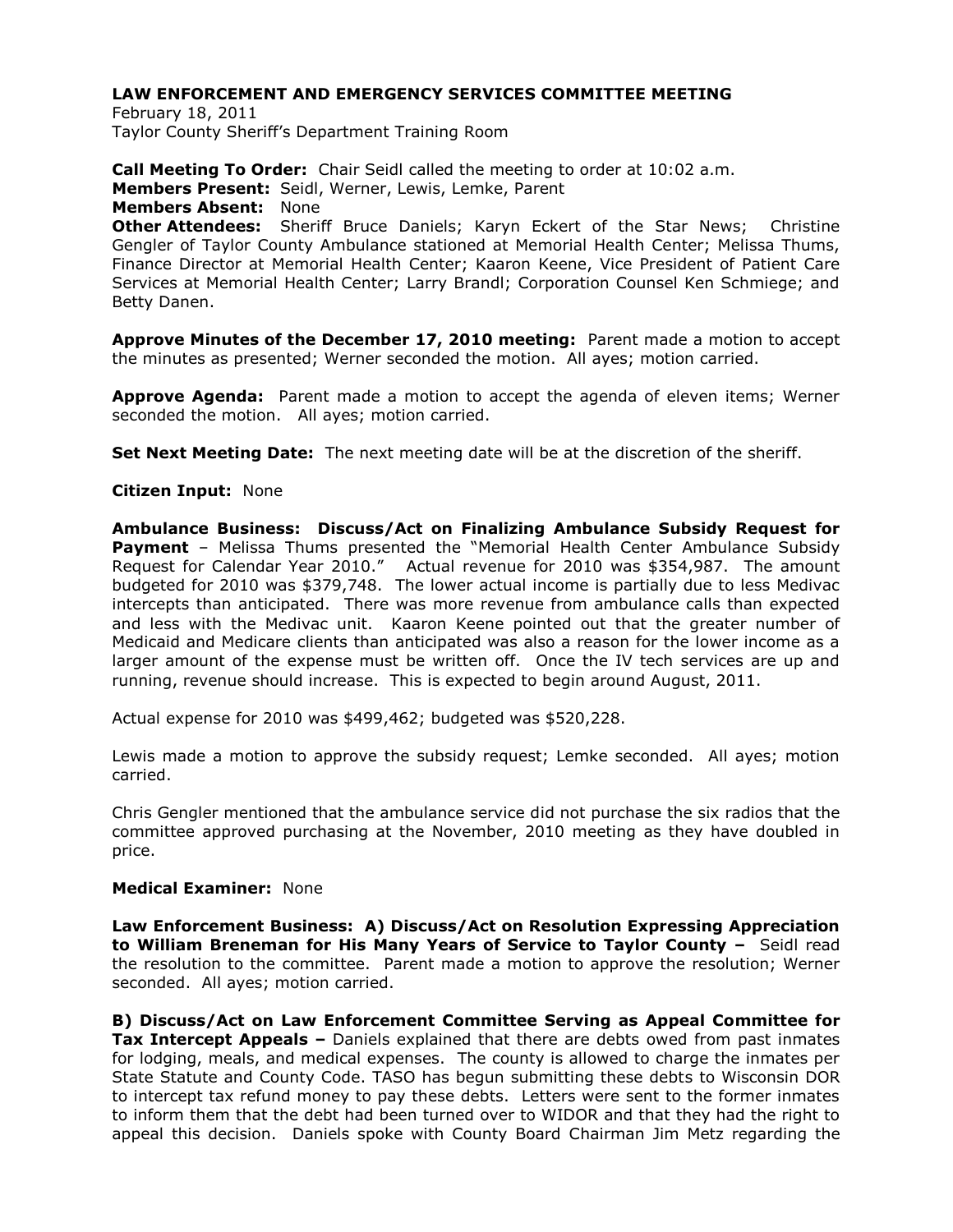LEES Committee hearing any appeals from inmates who objected to their debts being turned over for tax refund intercept. Metz believed it would be appropriate. Corporation Counsel Schmiege recommended that the committee review the appeals.

Lewis made a motion that the LEES Committee serve as the appeal committee for tax refund intercept appeals; Lemke seconded the motion. All ayes; motion carried.

**C) Discuss/Act on Tax Intercept Appeals Received – TASO** had received appeals from two individuals – John Kapaska and Jesse Ewer. Kapaska appeared in person; Ewer did not appear.

Schmiege asked Kapaska if he had been an inmate at the Taylor County jail; Kapaska stated that was correct. Schmiege asked if Kapaska had signed a document dated 4-18-06 which states that he owes \$2,238.64 for jail room and board and medical care expenses while incarcerated and that he will pay \$10.00 per month toward this debt until paid in full; Kapaska said yes.

Schmiege asked if he knew that he owed the money. Kapaska replied that he thought it was part of the forfeiture. He believed that he would not be released from jail unless he signed the form, so it was sign or sit in jail. He said he does not want to pay.

Schmiege asked if that was his signature on the form. Kapaska said it was his signature but believes it was blackmail – you either sign or you don't get out of jail. Schmiege asked if the document said that; Kapaska replied that it did and read the line that says, "Before release, all inmates must sign a payment schedule indicating how this reimbursement will be paid." He said it wasn't fair.

Schmiege asked if that was his only objection – that it wasn't fair. Kapaska replied that the amount of \$2,498.00\* was ridiculous. He said he wasn't allowed out on Huber because he hadn't completed the Victim Panel or the OWI assessment but wasn't allowed out to do either. He said he attended the Victim Panel in another county, for which he had to pay \$50.00, so if we charged him for that, the county owes him \$50.00.

(\*\$2,498.00 is the amount Kapaska owed for fines and forfeitures per Judgment of Conviction)

Schmiege asked Kapaska if he had read the Judgment of Conviction; Kapaska replied yes. Schmiege read the portion of the Judgment of Conviction that states that Kapaska shall "pay all sheriff and jail fees or costs allowed or imposed by law." He replied yes; however, he interpreted "fees incurred" to mean Huber fees and medical expenses incurred, not a daily fee for sitting in jail. He said if they would have let him out on Huber, he would have eaten down the street. He stated again that it was not fair and he believes it to be unlawful to charge \$30.00 for the first day and then \$10.00 for each day thereafter. He again said that it was blackmail and asked who made this up? Schmiege said that per Wisconsin Statute and Taylor County Code the Taylor County Sheriff's Office does have the authority to charge for meals and other services. This is not unusual.

Werner asked if this was common practice for all counties to charge these fees. Daniels said that it was and that any sentenced inmate is charged. Daniels said he is not looking to make money off of the inmates, only to offset some of the expense that the taxpayers are paying for housing and feeding the inmates. Kapaska said that he is a taxpayer also so he is being charged double.

Werner asked what percentage of former inmates are paying their bills. Daniels did not know the exact percentage. Lemke asked how long this procedure has been in place or if it was put into writing for the public to be aware of it. Daniels said when he first started as sheriff there was a lot of discussion with the boards regarding the debt incurred and that the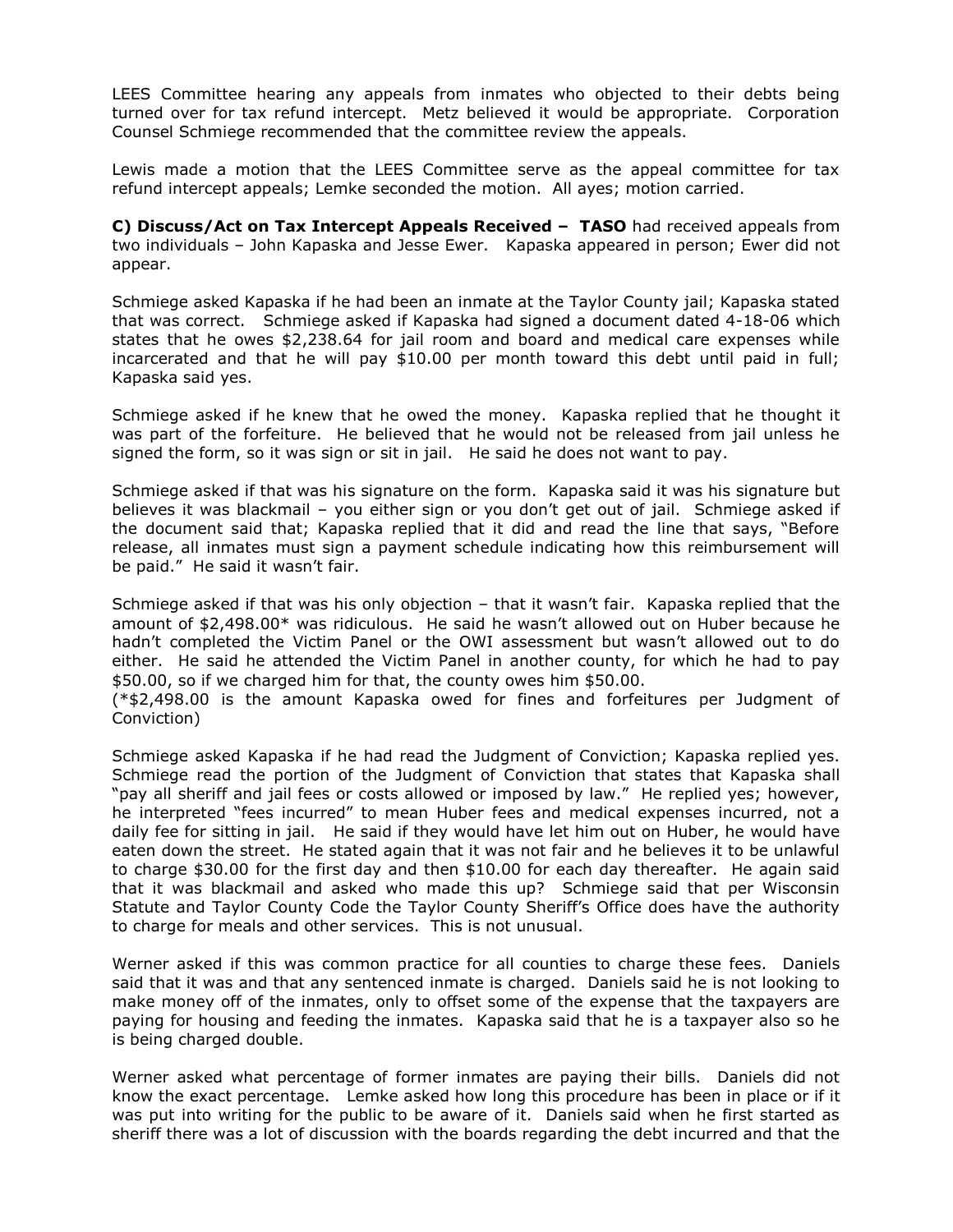inmates are told when they enter the jail that they will be incurring a debt and what that debt would be for; plus, it is clearly listed in the jail rules that are given to each inmate upon their entry into the jail. Kapaska said he thought it meant that he would be charged for doctor or nurse visits, not for sitting in jail.

Schmiege said that the collection of these debts has not been followed up on in the past and that TASO is now initiating the procedure for collection of these debts. Schmiege believes this is an appropriate way to collect the debt. The jail has a document signed by Kapaska indicating that he knew he had the debt and that he would make payments of \$10.00 per month. Schmiege does not agree that Kapaska was "forced" to sign or else he would stay in jail and he does not agree with the reasoning for Kapaska making the claims he is making.

Lewis said that this has been a long term collection problem; that is why they approved use of the tax refund intercept program. Werner asked what would happen if they denied the appeal; Schmiege said that the tax refund intercept would stay in place and the person has 30 days to appeal to the court. Werner said he thinks it should go directly to the judge. Lewis said this is just the first step in the procedure. Seidl said the person has additional appeal possibilities.

Kapaska said that he had never received a bill in all of the years that he has owed this bill. He said that he will appeal to the court if the committee denies his appeal.

Lewis made a motion to deny John Kapaska's appeal; Parent seconded the motion. All ayes; motion carried.

Kapaska asked how he went about appealing this decision. Is there a form for him to fill out? Schmiege said that he could not give him legal advice. Kapaska said that the debt should be removed from the tax refund intercept and that he would be willing to make payments. Kapaska then left the meeting.

Next the committee took up the appeal filed by Jesse Ewer. Schmiege recommended that the committee deny the appeal. Lewis thought it should be discussed as Ewer is asking for a delay in starting payments and to set up a payment schedule. Parent said that Ewer should go to the Clerk of Court office and set up a payment plan. Werner said Ewer should get an attorney. Werner asked if we could attach someone's wages; Schmiege said we have no authorization from the state to do so.

Seidl asked to be excused for a few minutes and left the room.

Schmiege said if the committee denies the appeal and then the judge finds reasonable grounds to approve the appeal, we can always pay the money back.

Werner asked how many people owe money to the jail. Daniels said it was between 300 and 400. Prior to the tax refund intercept program, the only option for collecting a debt was through filing a Small Claims Court action, which costs around \$100.00. He did not think that was fiscally responsible and wants to protect the interests of the taxpayers.

Seidl returned to the meeting.

Schmiege said that the committee could hold open the Ewer appeal for final resolution. They could meet with Ewer and set up a payment plan. If they approve the appeal, nothing can be done if he doesn't pay. Lewis said Ewer was not asking to get out of paying. Schmiege said we could take him off of the intercept and put him back on if he doesn't pay. Parent said there would be no tax refund if he isn't working. Lewis said he worked in 2010 according to his letter. Ewer indicated in his letter that he had applied for unemployment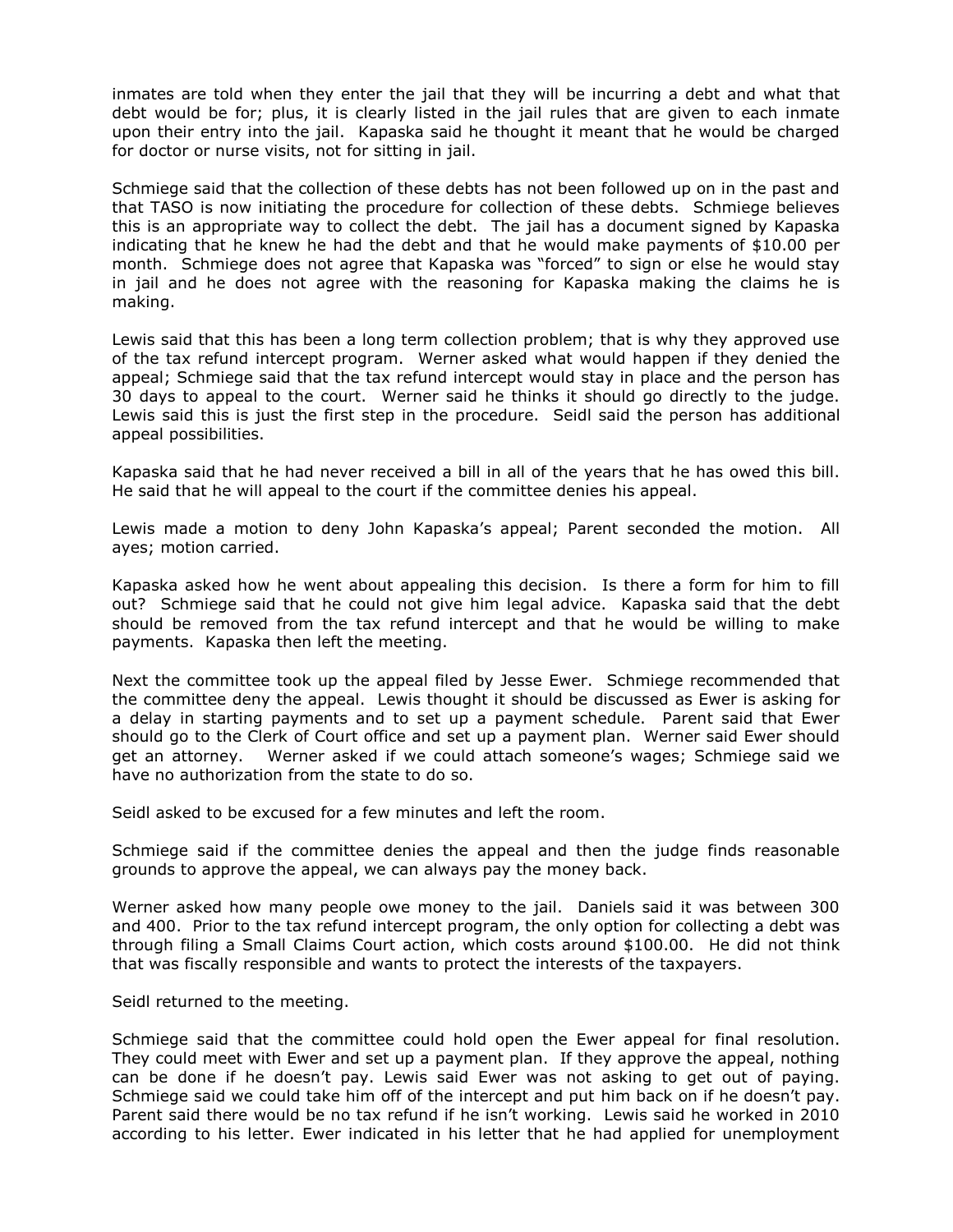but hadn't heard anything. Schmiege asked if he was unemployed due to incarceration and said perhaps he didn't have enough quarters worked to collect UI. Werner said that he thinks it is wrong for this committee to review these appeals and that they have more important things to do. Schmiege said that he will be meeting with the Justice Committee and discussing what can be done to set up a procedure as he believes, also, that there should be a better way.

Parent made a motion to deny the appeal of Jesse Ewer; Lewis seconded. All ayes; motion carried.

Lemke asked if this was going to create more of a record for these people, making them even more unemployable. Schmiege said it is not a criminal offense.

Schmiege left the meeting.

**D) Discuss/Act on Bids Received for Radio Replacement Through Round 6 Homeland Security Grant –** Daniels said that effective January 1, 2013 all radios used by the county must be narrow band. TASO radios will be programmable to handle whatever system is purchased after the purchase of the radios. There is no indication that there will be further changes to Federal guidelines. The goal is to have state and even nationwide communication abilities.

Seidl stated that he is confident that the ambulance service is on top of this. The fire department has most of their narrow band radios purchased.

Daniels said he does not see the cost of the radios remaining the same or going down so doesn't see any reason to put off the purchase. If the radios are purchased in the next year they would need to be re-programmed but that can be done.

Lemke asked if the county still needed new towers. Daniels said yes.

Daniels said there are options – partner with the State of Wisconsin (WisCom Study) or go on our own. Either way, we would still need to upgrade/update the radios.

Parent asked how the \$51,000.00 would affect the budget as nothing is budgeted now for the purchase. Larry Brandl said the county could up front the money until we get the final figure for the bond needed for the entire purchase. The county has 36 months to spend the bond money. Lewis asked where the up front money would come from; Brandl said the General Fund. Daniels mentioned that there is still a \$950,000 grant in the works (with a \$50,000 match). Money had been approved for a radio consultant to be hired to study the radio needs of the county but Daniels found that it is very expensive to get a consultant who is not representing a certain brand of radio. The money set aside for the consultant could be used towards the purchase of the radios. Parent said there is nothing to be gained by procrastination.

Three bids were received. The cost to the county after the grant money is received would be: 1) Motorola - \$80,448.00; 2) Kenwood - \$50,960.50; and 3) EF Johnson - \$59,163.00. EF Johnson radios did not meet the wattage needs.

Parent made a motion to accept the bid proposal from Kenwood; Lewis seconded the motion. Roll call vote: Werner – Aye; Parent – Aye; Lemke – Aye; Lewis – Aye; Seidl – Aye. All ayes; motion carried.

**E and F) Discuss/Act on Proposal for Sale of Outdated Mobile Data Computers/Radios and Discuss/Act on Proposal of Sale of Outdated Radio Equipment being Replaced by Round 6 Homeland Security Grant -** Daniels explained